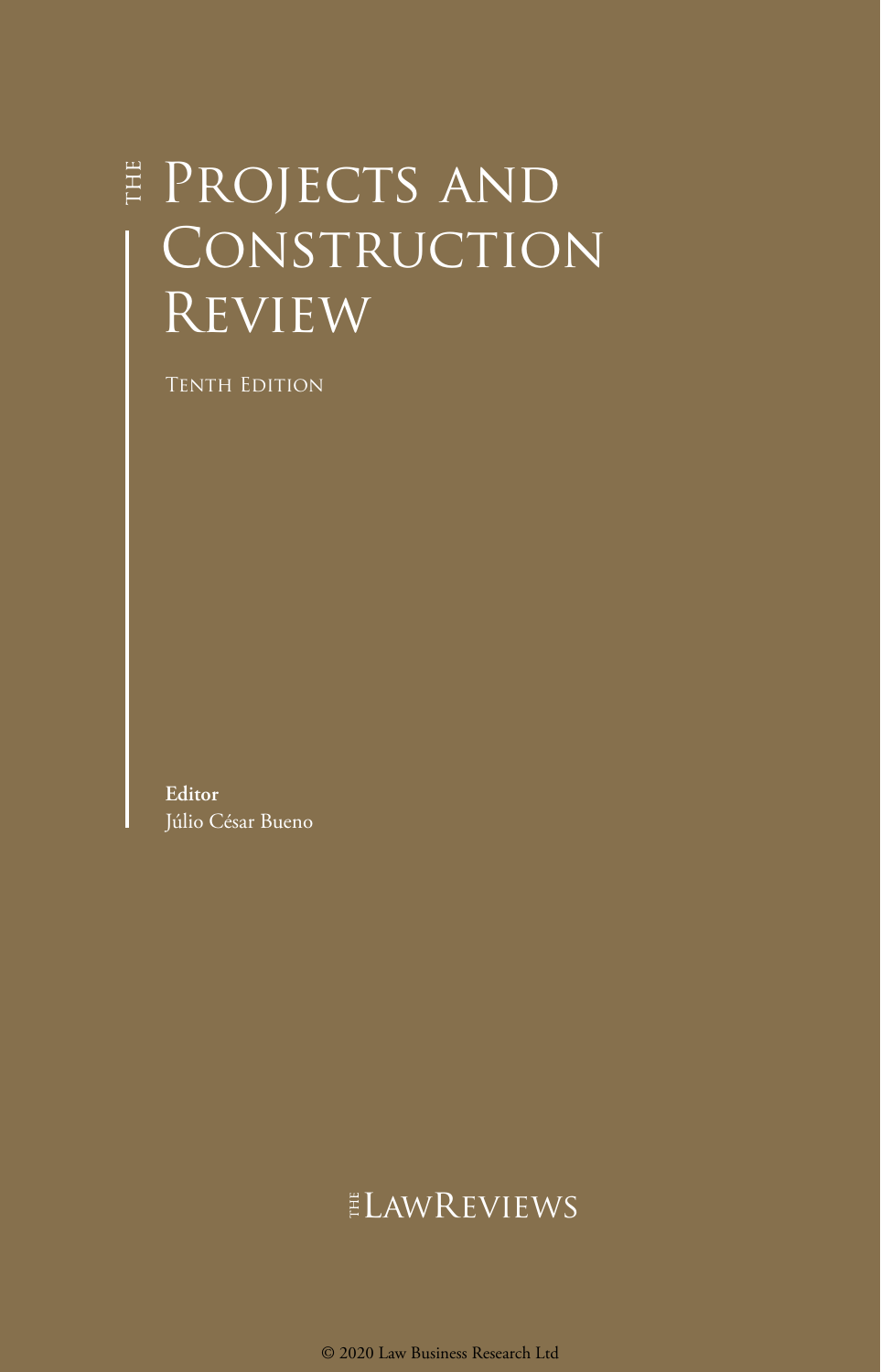# Projects and CONSTRUCTION Review

Tenth Edition

Reproduced with permission from Law Business Research Ltd This article was first published in July 2020 For further information please contact Nick.Barette@thelawreviews.co.uk

**Editor** Júlio César Bueno

## $ELMR$  EVIEWS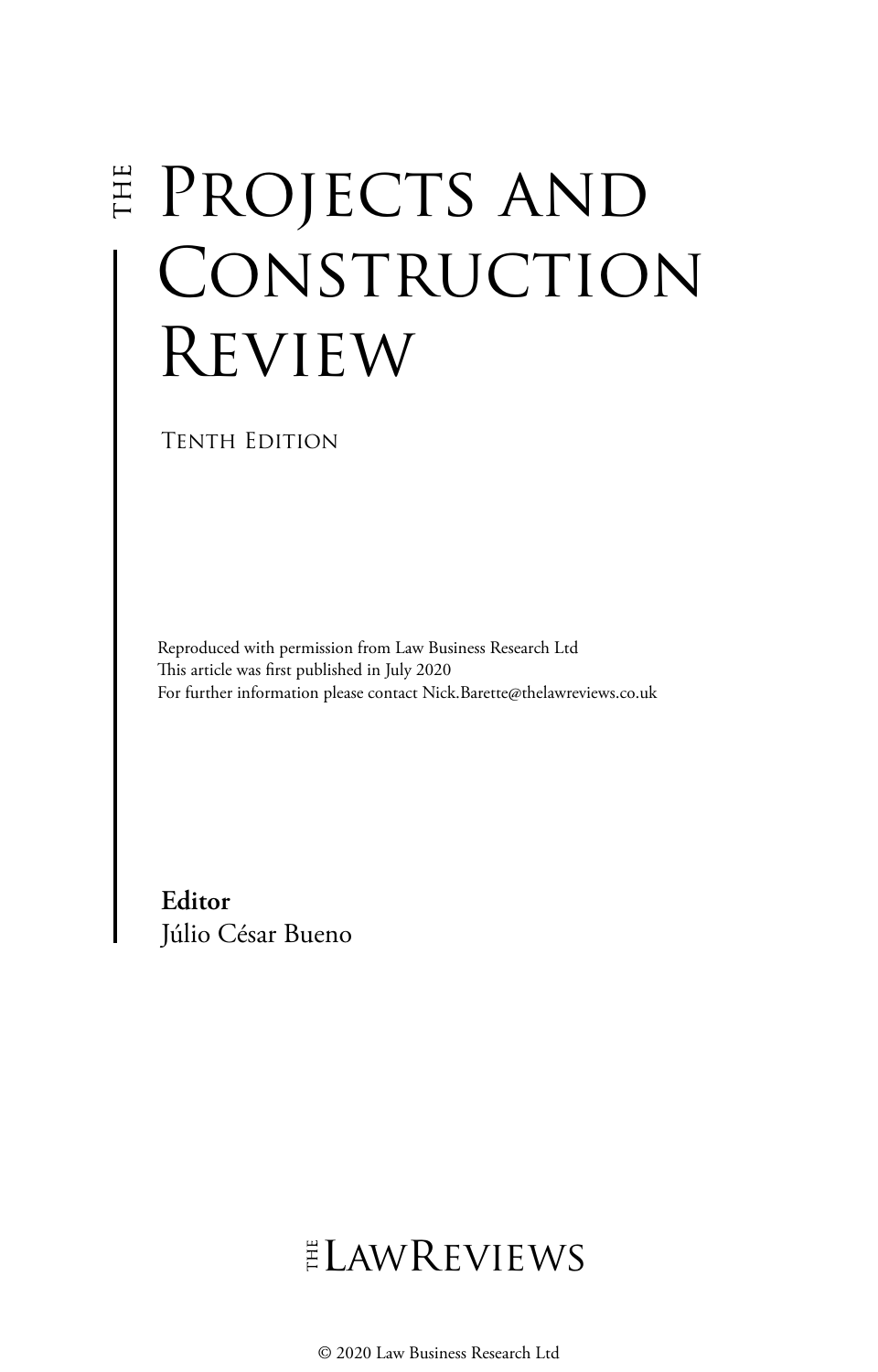#### PUBLISHER Tom Barnes

#### SENIOR BUSINESS DEVELOPMENT MANAGER Nick Barette

BUSINESS DEVELOPMENT MANAGER Joel Woods

SENIOR ACCOUNT MANAGERS Pere Aspinall, Jack Bagnall

ACCOUNT MANAGERS Olivia Budd, Katie Hodgetts, Reece Whelan

PRODUCT MARKETING EXECUTIVE Rebecca Mogridge

> RESEARCH LEAD Kieran Hansen

EDITORIAL COORDINATOR Tommy Lawson

PRODUCTION AND OPERATIONS DIRECTOR Adam Myers

> PRODUCTION EDITOR Gillian Fraser

> > SUBEDITOR Robbie Kelly

CHIEF EXECUTIVE OFFICER Nick Brailey

Published in the United Kingdom by Law Business Research Ltd, London Meridian House, 34–35 Farringdon Street, London, EC4A 4HL, UK © 2020 Law Business Research Ltd www.TheLawReviews.co.uk

No photocopying: copyright licences do not apply. The information provided in this publication is general and may not apply in a specific situation, nor does it necessarily represent the views of authors' firms or their clients. Legal advice should always be sought before taking any legal action based on the information provided. The publishers accept no responsibility for any acts or omissions contained herein. Although the information provided was accurate as at June 2020, be advised that this is a developing area. Enquiries concerning reproduction should be sent to Law Business Research, at the address above. Enquiries concerning editorial content should be directed to the Publisher – tom.barnes@lbresearch.com

ISBN 978-1-83862-492-7

Printed in Great Britain by Encompass Print Solutions, Derbyshire Tel: 0844 2480 112

© 2020 Law Business Research Ltd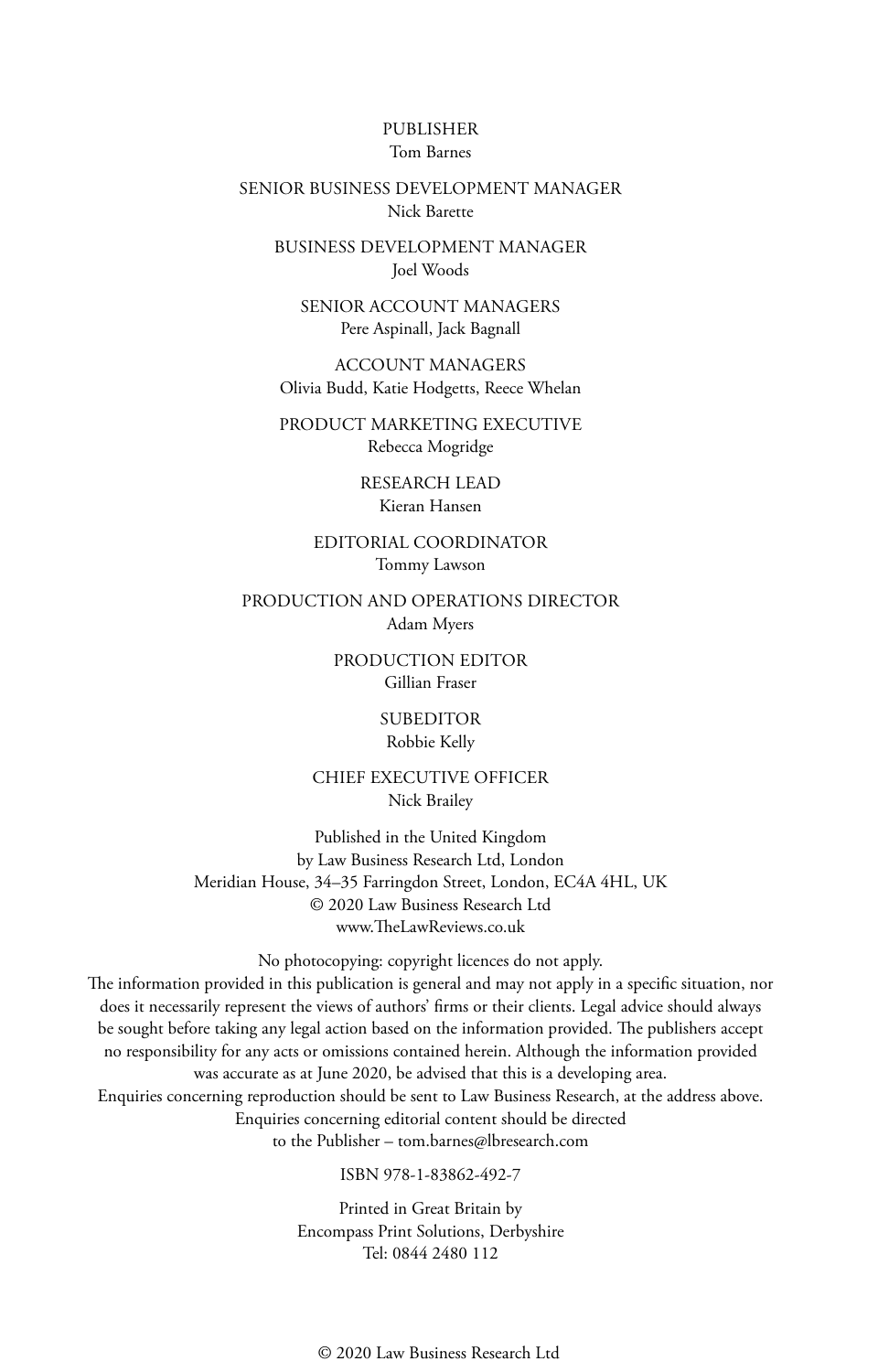## ACKNOWLEDGEMENTS

The publisher acknowledges and thanks the following for their assistance throughout the preparation of this book:

ANDERSEN TAX & LEGAL

#### BASAN ATTORNEY PARTNERSHIP

BECCAR VARELA

BRIGARD & URRUTIA AND CLIFFORD CHANCE SLPU

COVINGTON & BURLING (PTY) LTD

DENTONS

DLA PIPER AUSTRALIA

HAMMAD & AL-MEHDAR LAW FIRM

MCCULLOUGH ROBERTSON

MILBANK LLP

N DOWUONA & COMPANY

NADER, HAYAUX Y GOEBEL, SC

NAGASHIMA OHNO & TSUNEMATSU

OCAMPO MANALO VALDEZ & LIM

PECKAR & ABRAMSON PC

PINHEIRO NETO ADVOGADOS

**STIBBE** 

WALDER WYSS LTD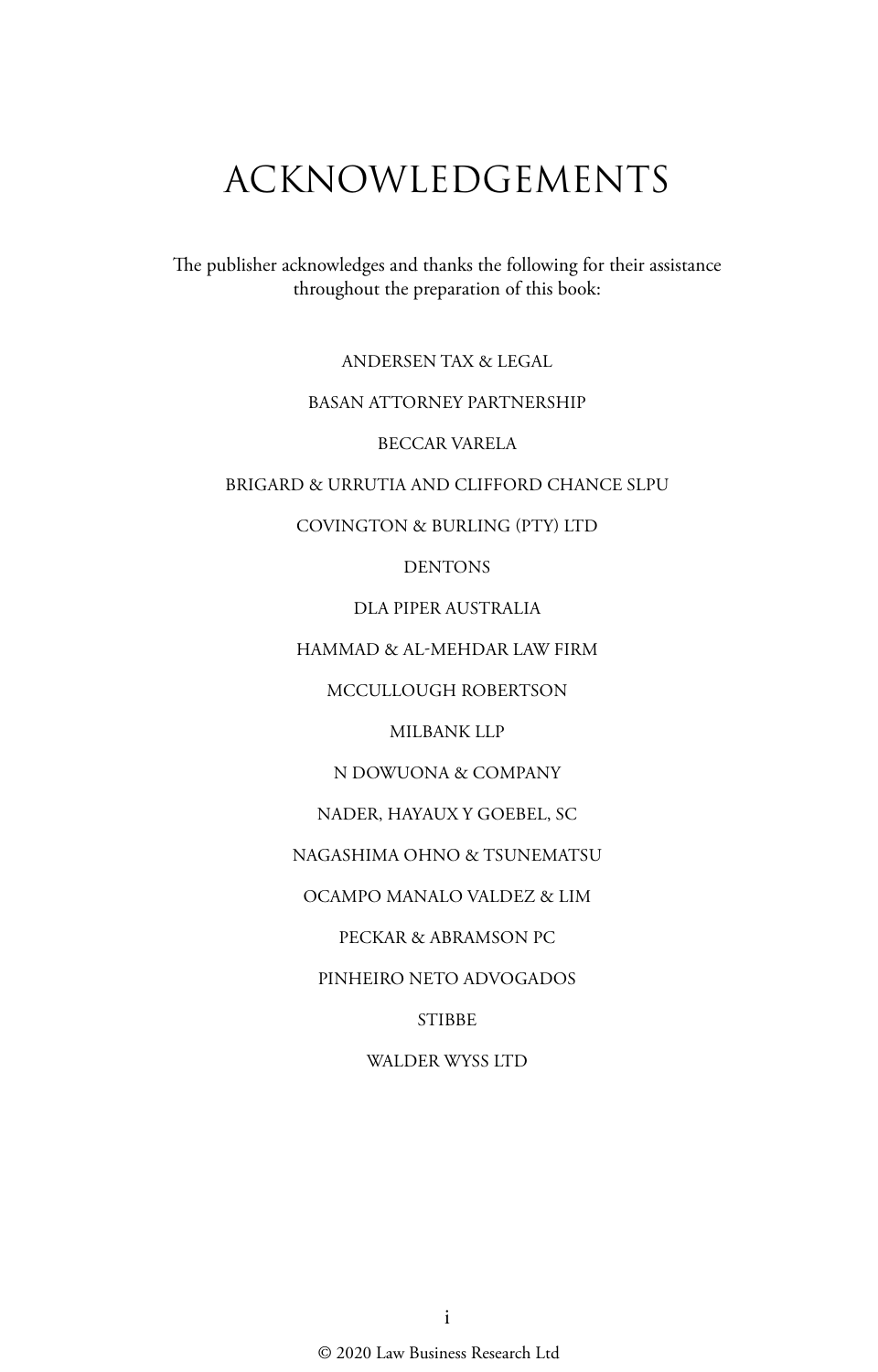# CONTENTS

| Júlio César Bueno |                                                                     |  |
|-------------------|---------------------------------------------------------------------|--|
| Chapter 1         |                                                                     |  |
|                   | Aled Davies and Andrew Pendleton                                    |  |
| Chapter 2         | DISPUTE RESOLUTION IN CONSTRUCTION PROJECTS  13                     |  |
|                   | Robert S Peckar and Denis Serkin                                    |  |
| Chapter 3         |                                                                     |  |
|                   | Owen Hayford                                                        |  |
| Chapter 4         |                                                                     |  |
|                   | Pedro Nicholson and Delfina Calabró                                 |  |
| Chapter 5         |                                                                     |  |
|                   | Matt Bradbury, Evan Economo, David Gilham, Wei Lim, Strati Pantges, |  |
|                   | Andrew Bukowski and Xavier Milne                                    |  |
| Chapter 6         |                                                                     |  |
|                   | Rony Vermeersch, Olivia de Lovinfosse and Mitch Windsor             |  |
| Chapter 7         |                                                                     |  |
|                   | Júlio César Bueno                                                   |  |
| Chapter 8         |                                                                     |  |
|                   | Carlos Umaña, Julián Parra and Rafael Bernal                        |  |
| Chapter 9         |                                                                     |  |
|                   | NanaAma Botchway and Achiaa Akobour Debrah                          |  |
| Chapter 10        |                                                                     |  |
|                   | Makoto (Mack) Saito and Rintaro Hirano                              |  |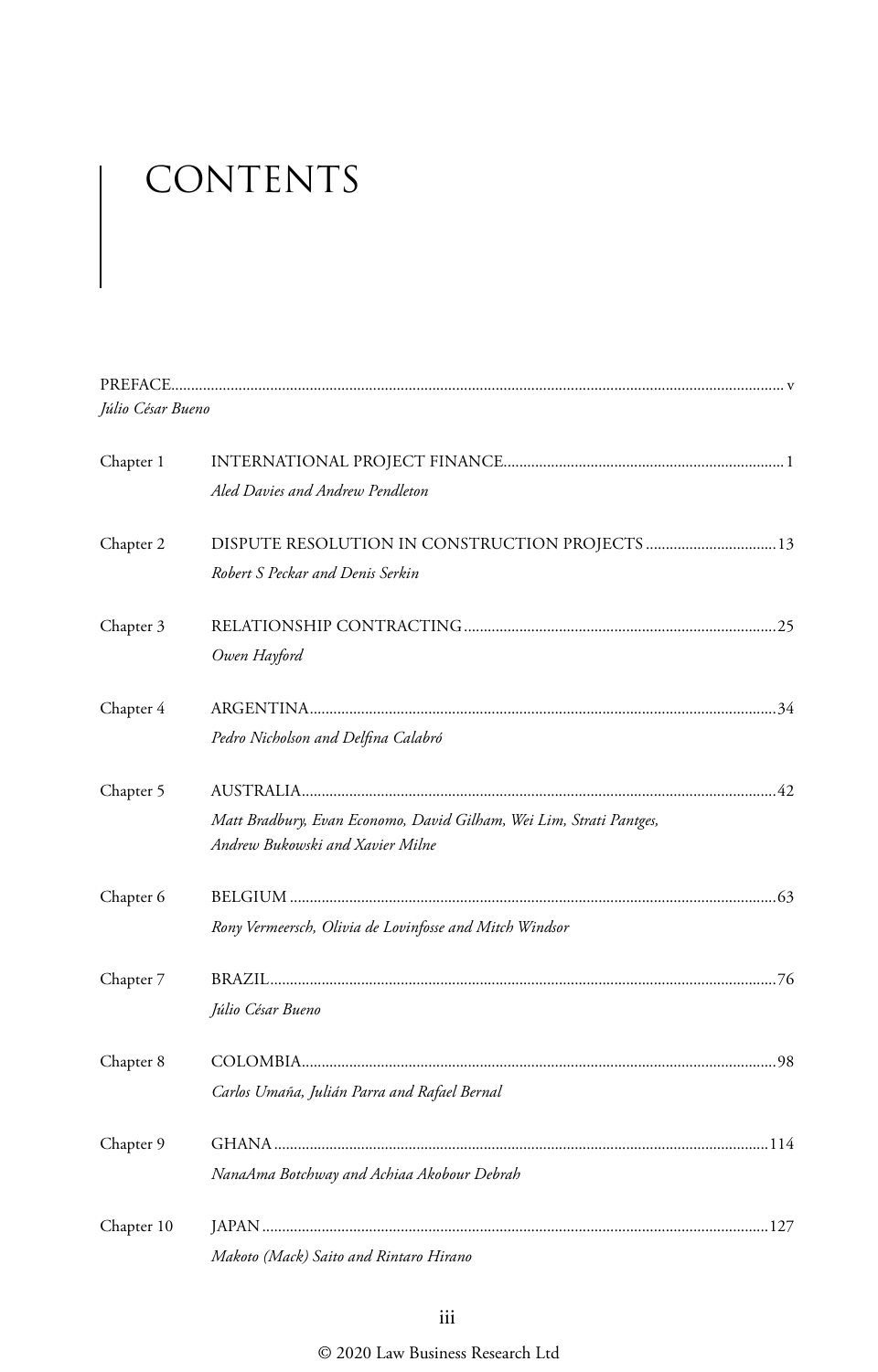| Chapter 11 |                                                                          |  |
|------------|--------------------------------------------------------------------------|--|
|            | Vanessa Franyutti and Santiago Medina                                    |  |
| Chapter 12 |                                                                          |  |
|            | Carlos Alfonso T Ocampo and Angela K Feria                               |  |
| Chapter 13 |                                                                          |  |
|            | Andrew Jones, Zaher Nammour, Niall Clancy, Paul Prescott and Peter Motti |  |
| Chapter 14 |                                                                          |  |
|            | Abdulrahman M Hammad                                                     |  |
| Chapter 15 |                                                                          |  |
|            | Deon Govender                                                            |  |
| Chapter 16 |                                                                          |  |
|            | José Guardo, Juan Ignacio Guillén and Gabriel Miranda                    |  |
| Chapter 17 |                                                                          |  |
|            | Thomas P Müller and Francis Nordmann                                     |  |
| Chapter 18 |                                                                          |  |
|            | Reşat Gökhan Basan and Güllü Gülver                                      |  |
| Chapter 19 |                                                                          |  |
|            | Munib Hussain and Yi Ming Chan                                           |  |
| Chapter 20 |                                                                          |  |
|            | Karen Wong, Henry Scott and Miguel Duran                                 |  |
| Chapter 21 |                                                                          |  |
|            | Federico Formento                                                        |  |
| Chapter 22 |                                                                          |  |
|            | Eldor Mannopov, Yakub Sharipov, Madina Hamidova and Fayoziddin Kamalov   |  |
| Appendix 1 |                                                                          |  |
| Appendix 2 |                                                                          |  |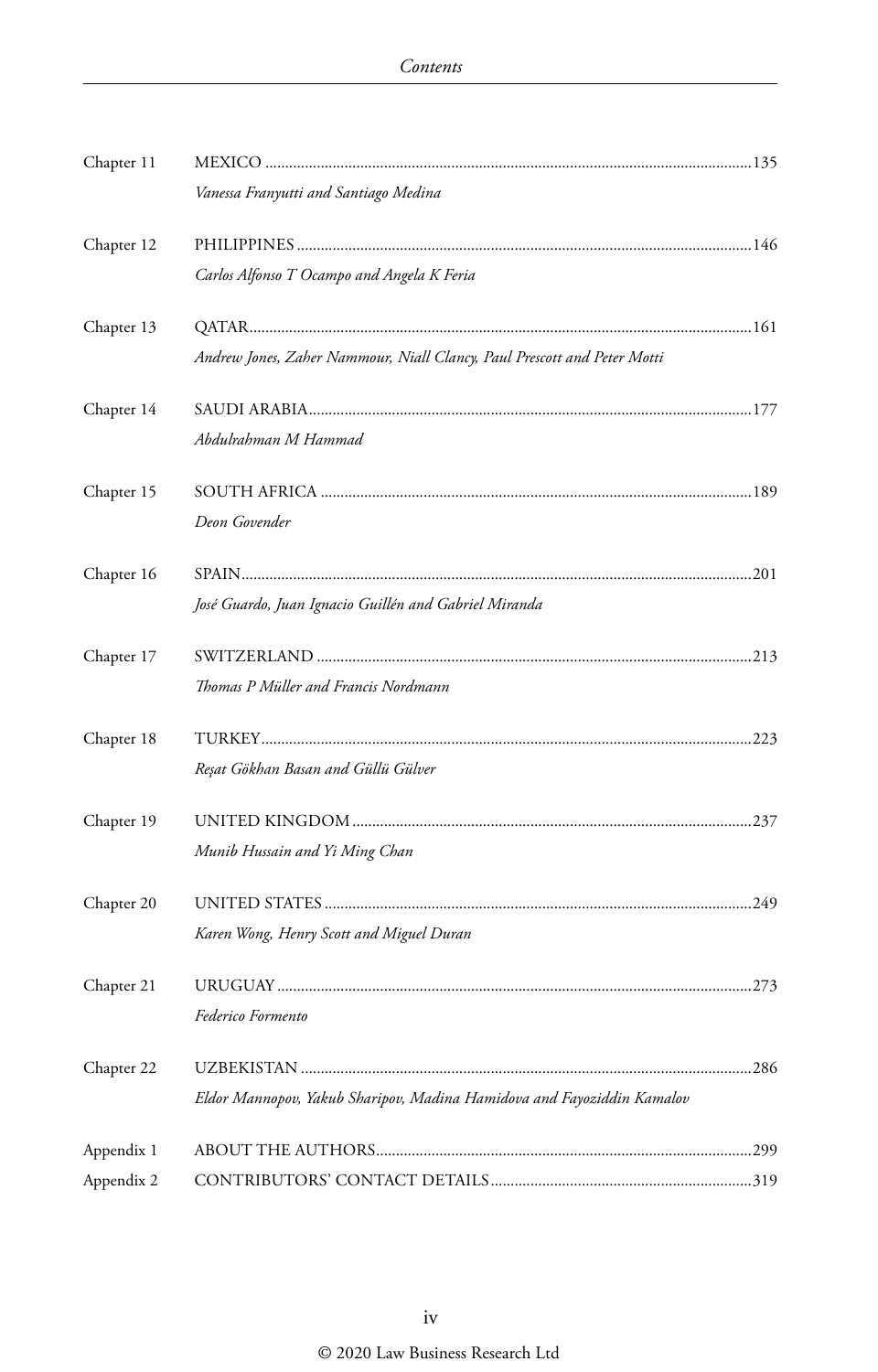## PREFACE

*La meilleure façon d'être actuel, disait mon frère Daniel Villey, est de résister et de réagir contre les vices de son époque.*  Michel Villey*, Critique de la pensée juridique modern* (Paris: Dalloz, 1976)

This book has been structured following years of debates and lectures promoted by the International Construction Law Committee of the International Bar Association, the International Academy of Construction Lawyers, the Royal Institution of Chartered Surveyors, the Chartered Institute of Arbitrators, the Society of Construction Law, the Dispute Resolution Board Foundation, the American Bar Association's Forum on the Construction Industry, the American College of Construction Lawyers, the Canadian College of Construction Lawyers and the International Construction Lawyers Association. All these institutions and associations have dedicated themselves to promoting an in-depth analysis of the most important issues relating to projects and construction law practice and I would like to thank their leaders and members for their important support in the preparation of this book.

Project financing and construction law are highly specialised areas of legal practice. They are intrinsically functional and pragmatic, and require the combination of a multitasking group of professionals – owners, contractors, bankers, insurers, brokers, architects, engineers, geologists, surveyors, public authorities and lawyers – each bringing their own knowledge and perspective to the table.

I am glad to say that we have a chapter from Turkey in this edition. Although there is an increased perception that project financing and construction law are global issues, the local knowledge offered by leading experts in 19 countries has shown us that to understand the world, we must first make sense of what happens locally; to further advance our understanding of the law, we must resist the modern view (and vice?) that all that matters is global and what is regional is of no importance. Many thanks to all the authors and law firms that graciously agreed to participate.

Finally, I dedicate this tenth edition of *The Projects and Construction Review* to a dear friend, the late Vinayak P Pradhan, who died on 8 March 2020. Vinayak Pradhan was an advocate and solicitor of the High Court of Malaya and the Supreme Court of Singapore. He was a partner and consultant at Skrine for more than 45 years, recognised throughout his legal career as a talented advocate, whose oratorical brilliance regularly outshone the best and was immensely respected in the arbitration world. Vinayak was appointed director of the Asian International Arbitration Centre in November 2018. The then Honourable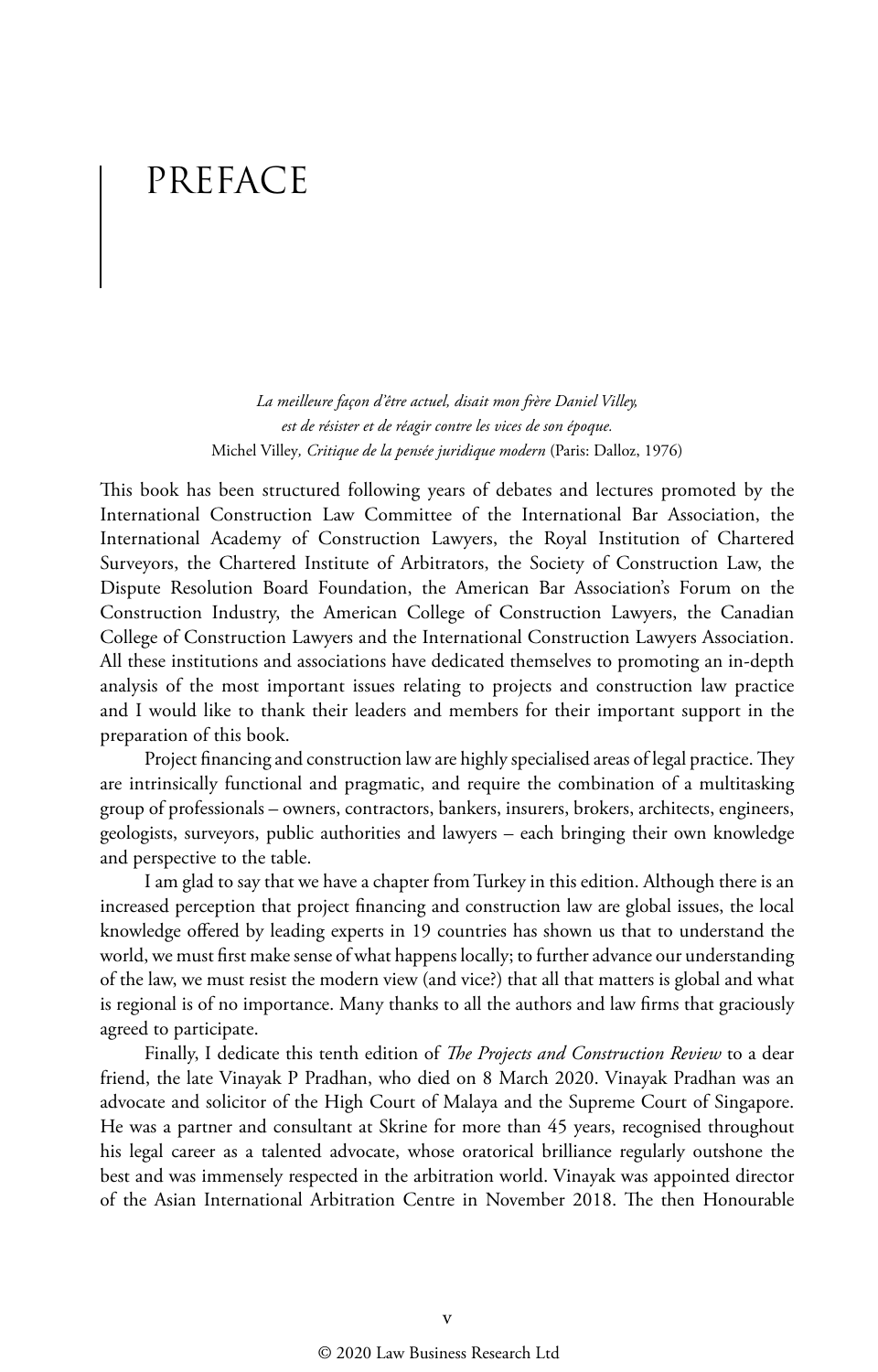Attorney General of Malaysia, in announcing the appointment, described Vinayak as 'the doyen of arbitration in Malaysia and recognised the world over for his ability, experience and leadership in the field of arbitration'. He is survived by his wife, Varsha, and his two children, Avinash and Anisha.

#### **Júlio César Bueno**

Pinheiro Neto Advogados São Paulo June 2020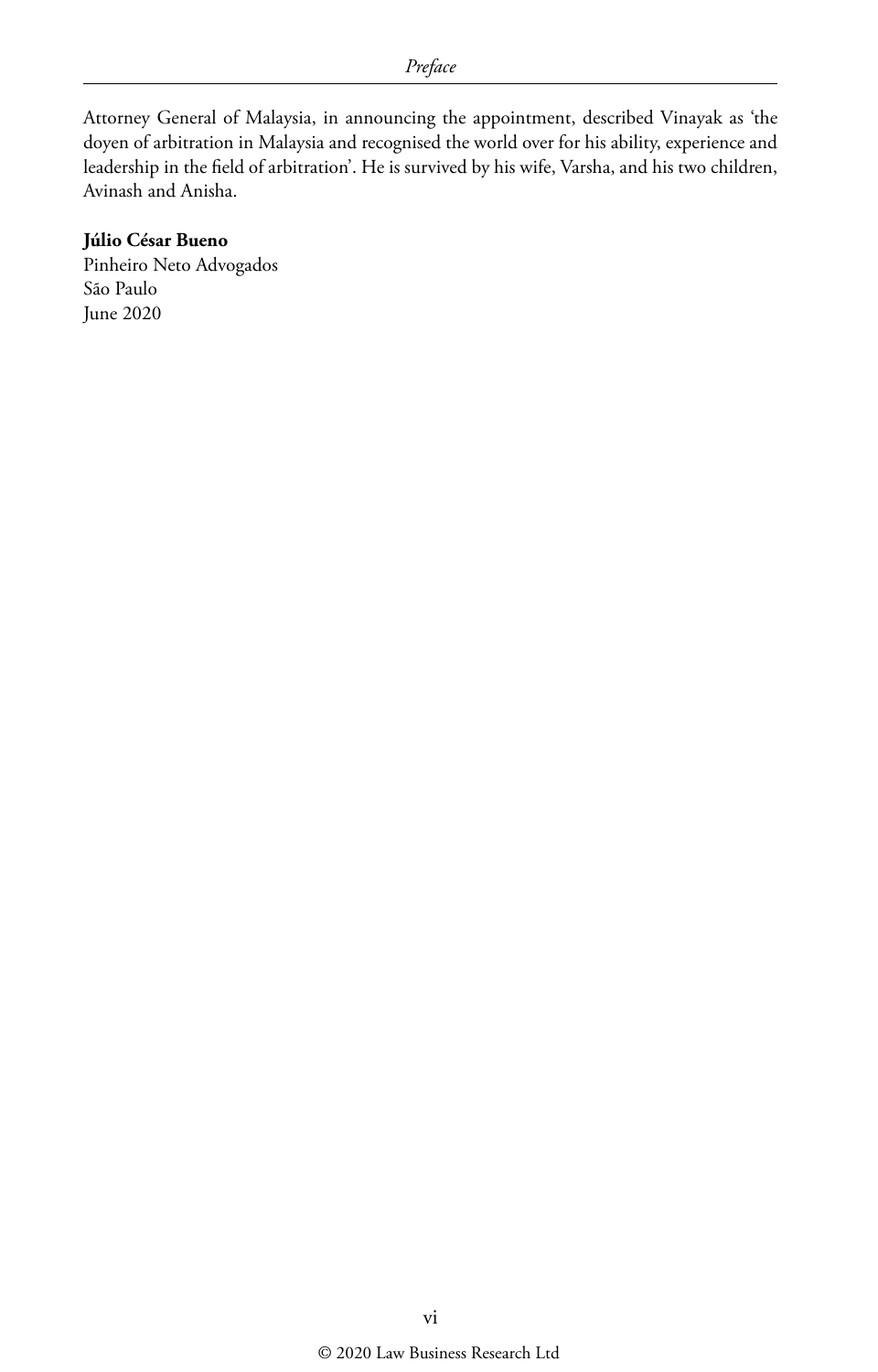**Chapter 5**

## AUSTRALIA

*Matt Bradbury, Evan Economo, David Gilham, Wei Lim, Strati Pantges, Andrew Bukowski and Xavier Milne*<sup>1</sup>

#### **I INTRODUCTION**

Australia is a dynamic and commodity-rich nation, whose wealth of natural resources has historically created opportunities for the government and corporations to embark upon major infrastructure and construction projects. The country's approach to infrastructure development during the past 15 years has been focused on access to commodities for export and alleviating transport congestion in major capital cities. However, in recent years, the Australian market has seen a boom in the number of renewable energy projects being released to the construction sector. This increase in activity has been assisted by government but largely market-led through a combination of high power prices and the rapidly falling cost of enabling technology. With this increased activity, there has been a push by the construction sector to upskill and take advantage of this burgeoning market.

Over the past five years as a number of the major project works relating to traditional mining and gas developments have progressed well into the operational phase, there was a decrease in new project development and associated construction. But with the worldwide focus on diversifying the source of 'battery minerals' such as vanadium, scandium and cobalt, Australia has seen an increase in public and private sector appetite for exploring and developing these essential mineral projects. While the mining sector is redefining its focus significant federal, state and local government funding has been directed towards filling the gap with on urban transport and renewal projects in the metropolitan centres. Coupled with this is a resurgence of the tourism sector and private sector funding, particularly from Asia into the cultural sector.

This rebalancing brings opportunities for the construction sector to shift its focus towards renewables, infrastructure (such as road, rail and telecommunications projects) and tourism, which, in recent years, have not attracted the investment required to cater for increased population growth. By 2033, it is projected that more than 30 million people will call Australia home. All levels of government are therefore assessing requirements of the community across the country, with a number of multibillion-dollar nation-shaping projects currently being undertaken, predominantly relating to urban congestion and national and regional connectivity. These include large metro and light rail projects in the capital cities, the roll-out of the National Broadband Network, and improved airport and port access for new freight links.

<sup>1</sup> Matt Bradbury, Evan Economo, David Gilham and Wei Lim are partners, Strati Pantges is a special counsel and Andrew Bukowski and Xavier Milne are senior associates at McCullough Robertson. Liam Davis, Eva Vicic, Louise Horrocks, Stephen White, Erika Williams and Bethany Du from McCullough Robertson also contributed to the chapter.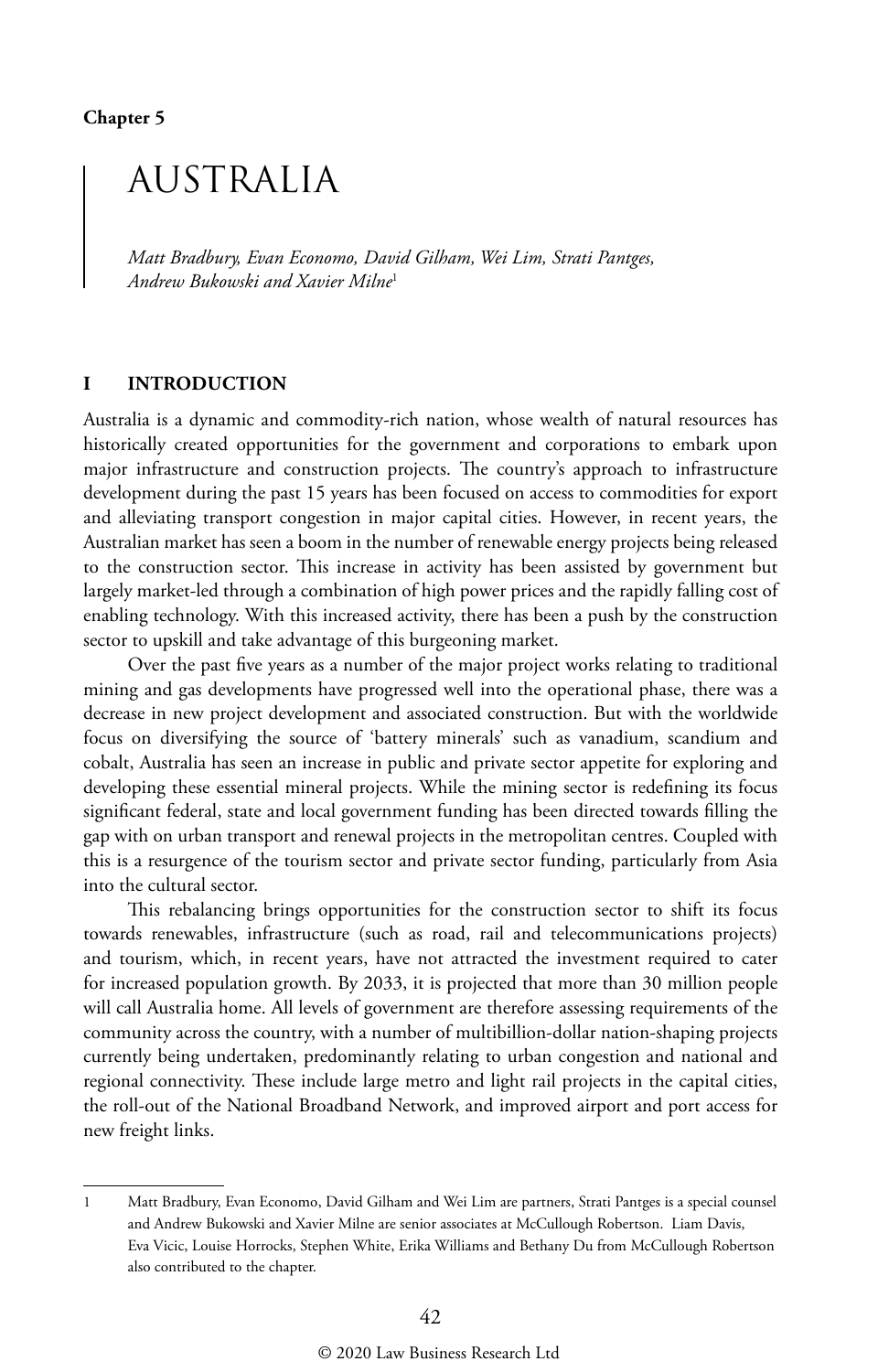Australia has a sophisticated legal and regulatory framework in place to govern such projects and their proponents. It remains a jurisdiction in which projects can be completed with minimal sovereign risk and therefore is still an attractive destination for foreign investment.

Any discussion about Australia's legal and regulatory landscape must be prefaced with an explanation of its status as a federation. Australia consists of six states (Queensland, New South Wales (NSW), Victoria, South Australia, Western Australia and Tasmania) and two self-governing territories (the Australian Capital Territory (ACT) and the Northern Territory). Each state and territory has its own legislative, judicial and executive arms of government. There are three levels of government in Australia: federal, state and local.

The legislative powers of the federal government are constrained by the Australian Constitution and include subjects as diverse as corporations, defence, taxation, telecommunications, immigration, foreign affairs and trade. The state governments have unfettered legislative jurisdiction, subject to the constitution and qualification that federal legislation will prevail over state legislation to the extent of any inconsistencies. Local governments are primarily responsible for planning and development, and the provision of local services to communities.

Australia has a common law system, which it inherited from the United Kingdom. Each state and territory has its own courts, appeals from which may be heard in the High Court of Australia. There are also federal courts that hear matters arising under federal laws.

#### **II THE YEAR IN REVIEW**

Construction activity in Australia remains a key pillar to the Australian economy. The real game changer in Australia during the past several years has been the widespread public acceptance of renewable energy as key part of Australia's climate change response, which has seen an increase in support at both federal and state government levels, creating more certainty for industry and in turn a greater appetite for investment. In September 2019, the Clean Energy Regulator announced that Australia had, a year early, met its renewable energy target to source 33,000 GWH of electricity from renewable sources by 2020.

Much of the talk about energy is largely the result of the steady rise in Australia's population and how the major cities will cope with the forecast growth. During the past year, there has been significant government and private investment in social and transport projects. Three kilometres of George Street in Sydney is occupied by building sites, including a major extension of the A\$2 billion Sydney Light Rail network through the city and to the eastern suburbs, which is due to be completed in 2019. Similarly, the Gold Coast Light Rail network is preparing to undergo its second successive expansion at a total cost of over A\$700 million to be jointly funded by local, State and federal government contributions. Light rail (trams), which was once Australia's most popular form of public transport before the car, is now back in vogue as the Australian and various state and local governments try to move personal vehicles off roads in the central business districts (CBDs) and encourage commuters to use efficient public transport networks.

Rail construction as a whole has seen a revival, with significant projects aimed at creating increased connectivity between capital cities and outer suburbs, such as the 12.6-kilometre Moreton Bay Rail Link in Queensland and Australia's largest public transport project to date – the A\$12 billion Sydney Metro, which involves the underground construction of rail lines covering 75 kilometres. Construction is progressing on the A\$2 billion Forrestfield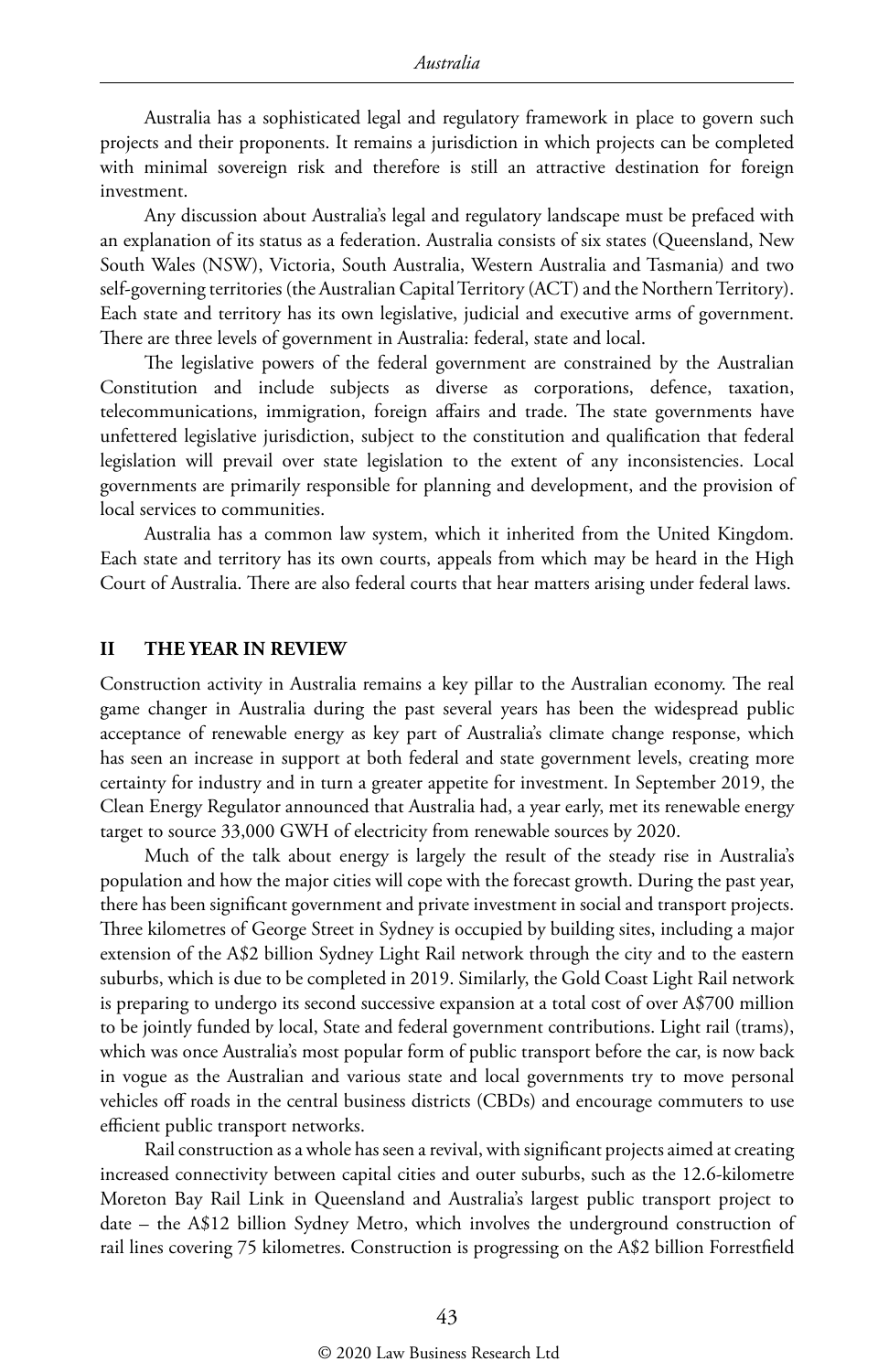to Perth rail link, which will connect Forrestfield to the city, opening up Perth's eastern suburbs to the rail network for the first time. In Brisbane, known as the River City, work has begun on the long-awaited Cross River Rail, which will be an underground rail line through central Brisbane. The A\$5 billion project involves building a 5.4-kilometre tunnel under the Brisbane River and the Brisbane CBD, creating five new inner-city station precincts. Nationally, following market testing, a new key piece of major freight infrastructure will be constructed that will link Melbourne to Brisbane via central-west NSW and Toowoomba, a significant investment by the federal government for this A\$13 billion Inland Rail project. The project will comprise 13 individual projects and will span more than 1,700km when complete. In April 2018, the government promised A\$5 billion for a Melbourne airport train line to expedite the commute from the airports to the CBD.

Capital city congestion is a clear priority for the federal government, which is evidenced by the allocation of A\$100 billion in the 2019 Federal Budget to be spent on infrastructure during the next decade. It is proposed that the federal government will co-fund a high-speed train service between Melbourne and Geelong in the State of Victoria, cutting travel time by about half thanks to trains proposed to travel at an average speed of 160kph The federal government will also fund business cases for high-speed train services between Sydney and Wollongong and Sydney and Parkes in NSW, Melbourne to Albury-Wodonga and Melbourne to Traralgon in Victoria and Brisbane to the Gold Coast in Queensland.

Australia's road network has also received significant funding to deal with increased traffic congestion. WestConnex in Sydney involves widening and extending the M4 Western Motorway, a new section for the M5 South Western Motorway and a new bypass of the Sydney CBD connecting the M4 and M5. These projects will build or upgrade approximately 33 kilometres (predominantly underground) of the Sydney motorway network with an estimated value of A\$20 billion. There are also major upgrades of the Pacific Highway between Sydney and Brisbane taking place. In Melbourne, the A\$1.34 billion widening of the Tullamarine Freeway and Citylink (one of Melbourne's most heavily used roads, carrying approximately 210,000 vehicles per day) is now complete and the North East Link Project, which will connect the city's M80 ring road and M3 freeway at an estimated cost of A\$10 billion to be the biggest road project in Victoria's history, is about to get underway with expected completion in 2027.

This theme of connectivity through social infrastructure is helping to shape the Australian construction sector. Telecommunications provides an obvious example of this as the roll-out of the National Broadband Network continues with more than five million activations. This A\$50 billion project is delivering Australia's first national wholesale-only, open-access broadband network to all Australians.

It has been important for the construction sector to have these nation-building government-funded projects as the residential building sector starts to plateau, given the massive increase in multi-unit dwelling construction during the past five or so years. However, this does not mean that building projects have declined. In Victoria, the Fisherman's Bend Framework was released in October 2018. With plans to develop 485 hectares of land in inner Melbourne, it is expected to be Australia's largest urban renewal project, the aim of which is to provide housing for 80,000 residents by 2050. Community engagement took place in mid-2019 with a summary to be available soon. The Burwood Brickworks Apartment project is also moving forward which, when completed, will include a  $13{,}000\mathrm{m}^2$  dining and entertainment precinct anchored by more than 40 specialty shops.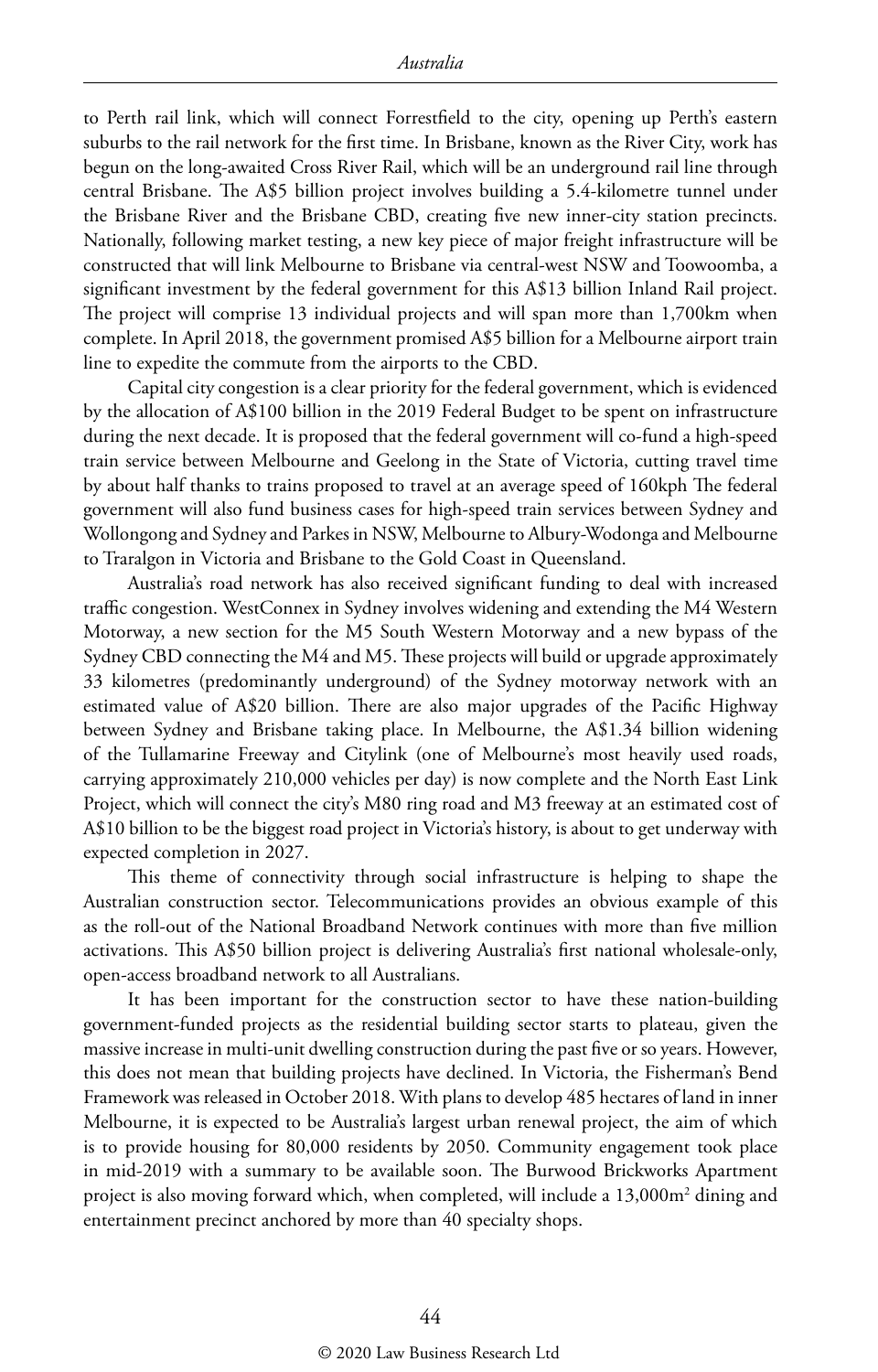In NSW, the next stage of the Barangaroo commercial, residential and parkland development, set to complete in 2024, has created what could be seen as a satellite CBD on the edge of the current CBD and the next stage will include Sydney's first six-star hotel and casino which is currently under construction as well as a Metro station. Sydney's other major urban renewal project, one of the largest in the world – The Bays – lies two kilometres west of the city and consists of 95 hectares of largely government-owned land that is being transformed into a technology hub, among other uses. It is anticipated that Infrastructure NSW will consult the community on the master plan option in 2020. There is also what can only be described as the creation of whole new suburbs on former industrial land in some cities, such as Sydney's first new town centre in almost 100 years – Green Square, 4.5 kilometres from the CBD – and in Brisbane, the Newstead commercial, retail and residential development on the site of a former gasworks. Construction has also started on the Queen's Wharf project in the CBD in Brisbane, which is the development of a wold-class entertainment precinct covering more than 26 hectares across land and water in the heart of the Brisbane.

Particular mention should be made of western Sydney, which is a major growth area, for which the federal and NSW governments are funding a 10-year, A\$3.6 billion road investment programme. The Western Sydney Infrastructure Plan will deliver major road infrastructure upgrades to support an integrated transport solution for the region and capitalise on the economic benefits from developing the proposed Western Sydney Airport at Badgerys Creek. Western Sydney also has the A\$2 billion Parramatta Square redevelopment. There is an acceleration of greenfield developments and new town centres, such as Frasers Properties' Ed. Square development in Edmondson Park, which, as well as a residential component, also includes retail, entertainment, marketplace, playgrounds and parklands. The first stage of the development is due to complete in 2020. In Liverpool, the gateway city to Western Sydney Airport, there is a plan to create Sydney's third CBD. There is more than \$1 billion worth of large mixed-use developments in the pipeline for the city of Liverpool. These include the 25,000m2 Liverpool Quarter office tower and separate plans by the Uniting Church and private landowners for a 3490m<sup>2</sup> site near Elizabeth and Bigge streets in the CBD, and a pledge by the local government to contribute A\$75 million towards the redevelopment of Liverpool Civic Place. The Western Sydney Aerotropolis is one of Australia's most transformational infrastructure projects, and will become a thriving economic hub in the heart of Western Sydney.

Another major geographical growth area has been, and will continue to be, the Northern Territory. Current and recently completed major projects include the Darwin luxury hotel development; the Darwin Port lease; the Icthys LNG project; the Mount Isa to Tennant Creek railway project; the Northern Gas Pipeline; the Palmerston Regional Hospital project; and the Royal Darwin Hospital Expansion project. The Australian and Northern Territory governments, together with the City of Darwin, are partnering on the Darwin City Deal, a 10-year development plan to revitalise Darwin's city centre through (among other things) a new Education and Civic Centre and the redevelopment of State Square and Darwin's harbour foreshore (other City Deals have been signed for Townsville, Launceston, Western Sydney, Hobart, Geelong and Adelaide and recently announced for Perth and South East Queensland). The federal government's A\$5 billion loan programme to support infrastructure projects in northern Australia combined with the Northern Territory White Paper, which sets out a policy platform for realising the full economic potential of northern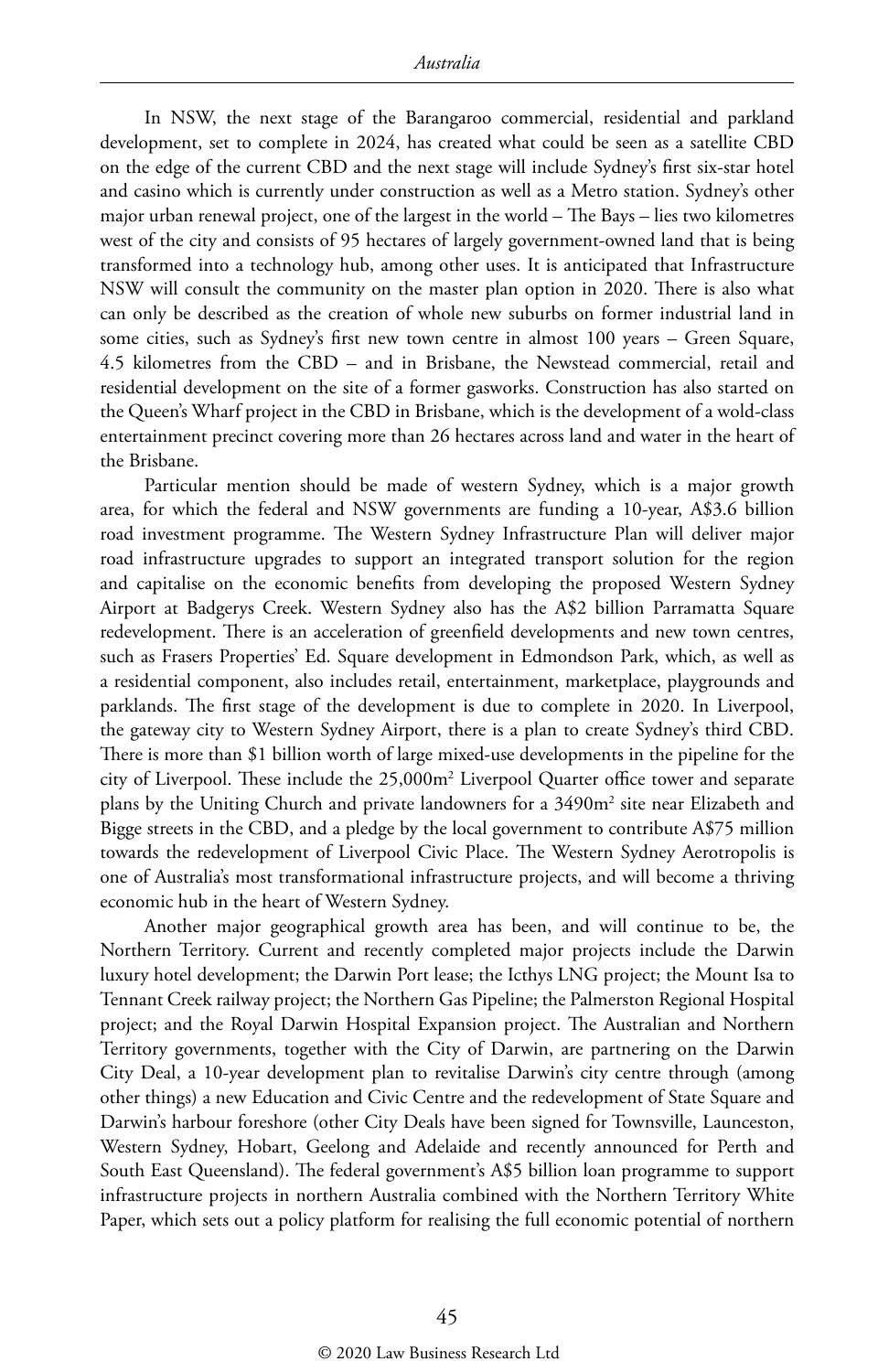Australia, also promises to create exciting opportunities for economic development. The Northern Territory strategically benefits from physically neighbouring the Asian economies and is well positioned as a transport and logistics hub for business and tourism.

With the Australian dollar continuing to trade much lower against the US dollar than in previous years and Queensland's second-largest city, the Gold Coast, having hosted the 2018 Commonwealth Games, there has been a revival in the tourism and cultural sectors across Australia. About 4,600 rooms will be added to the Sydney hotel market alone by the end of 2022. Work is continuing on IHG's Holiday Inn Sydney Central, which will be a 305-room hotel developed by China's Linzhu group in the Central Park precinct at the southern end of the CBD, set to open in 2020. Development is also underway for the W Hotel Sydney, the 5-star hotel will have more than 400 rooms and is a part of The Ribbon development on the old IMAX site at Darling Harbour. A number of other luxury hotel developments for 2020 include the Ritz-Carlton at the Star Casino, and the Porter House Hotel in the Sydney CBD as part of a mixed-use development. This includes the redevelopment of Gold Fields House, Fairfax House and the rugby club at Circular Quay in Sydney into a five-star hotel tower and mixed use residential tower. In Queensland, the Jewel development on the Gold Coast, will comprise of three towers, including a five-star hotel with approximately 170 rooms and more than 500 residential apartments as well as high-end retail spaces. Jewel is the first beachfront residential resort to be constructed on the Gold Coast in more than 30 years. Work is continuing on IHG's Holiday Inn Sydney Central, which will be a 305-room hotel developed by China's Linzhu group in the Central Park precinct at the southern end of the CBD. Nowhere in Australia is tourism helping to shape the skyline more than in Australia's 'new world city', Brisbane, where Star Entertainment Group, Far East Consortium (Australia) and Chow Tai Fook Enterprises are facilitating the delivery of the Queen's Wharf Brisbane integrated resort development, where work started in 2017. The development includes five new premium hotel brands, including, notably, the Ritz Carlton and Brisbane's first six-star hotel.

Developments are also continuing to ramp up in regional cities, such as Newcastle. Over the last few years Hunter and Central Coast Development Corporation has continued to sell Government owned land to the provide sector around the Newcastle and Central Coast business centres to enable the land to be developed for commercial and residential purposes and to revitalise the city centres. This has included the sale of land to the Newcastle University to enable the expansion of the inner city campus to facilitate increased connection between university students and the business community.

North Queenslanders have been waiting decades for a new stadium in Townsville to host rugby league games and construction of the stadium known as Queensland Country Bank Stadium completed in 2020. Further, the Cowboys rugby league team in Townsville have obtained Commonwealth grant funding to commence construction of a high performance training complex with completion expected in 2021. In Perth, the construction of Perth Stadium and Sports Precinct has concluded. Cranes from large building projects are casting shadows across the skylines of Australia's capital cities: from the A\$1.2 billion Perth New Children's Hospital to the A\$700 million Darling Harbour hotel known as The Ribbon, which is being built between the ramps of the Western Distributor Freeway. There is also the demolition and rebuild of the Sydney Football Stadium at Moore Park, the refurbishment of the ANZ Stadium at Sydney Olympic Park and the completion in 2019 of a new 30,000-seat stadium at Parramatta.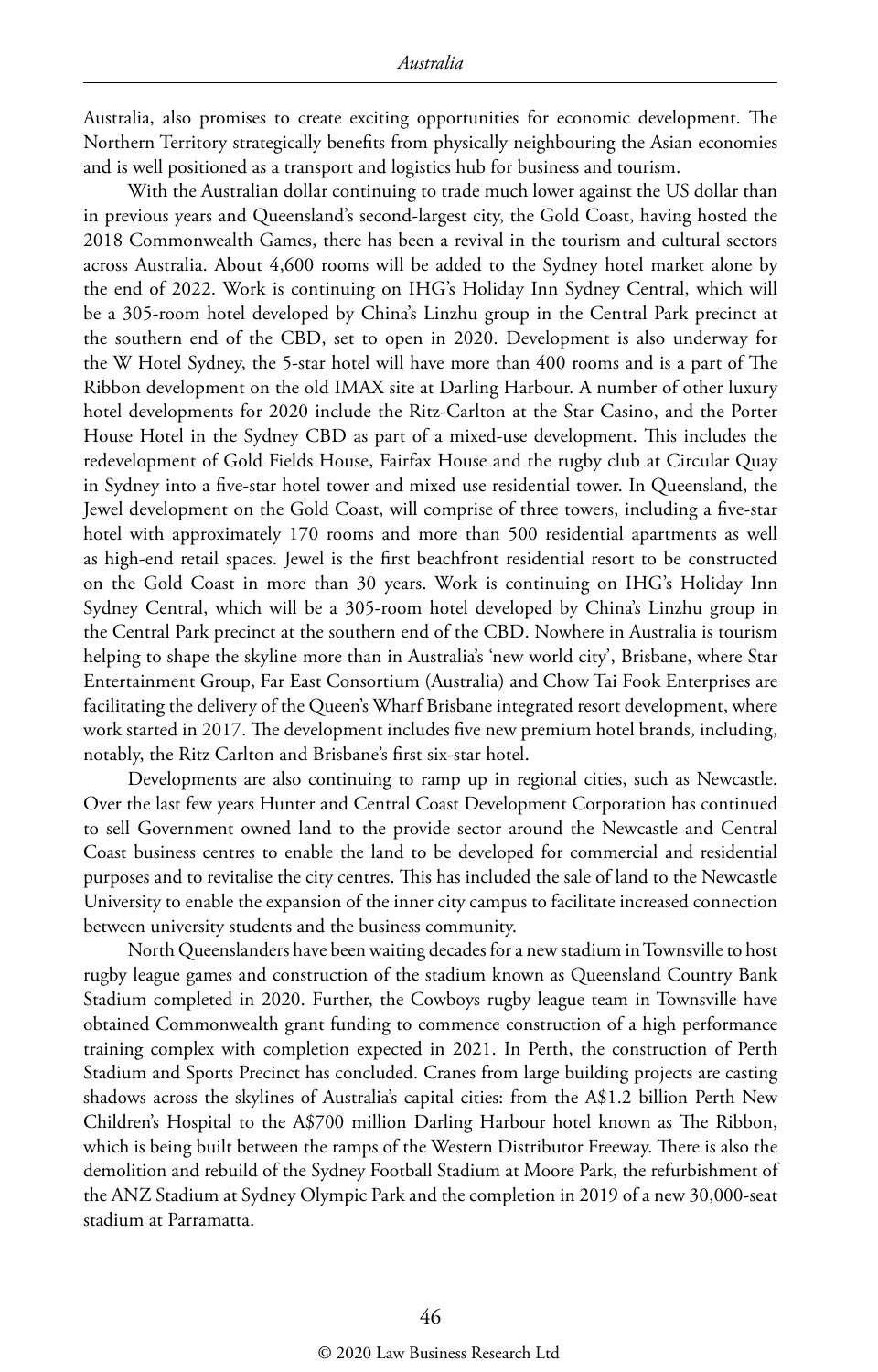The rapid development of the Australian renewable energy sector has been largely driven by increased foreign investment and general private sector development. This Includes the Port Augusta development led by DP Energy Australia, a combined solar and wind renewable energy project, estimated to generate approximately 1,000 GWh of clean renewable energy into the national electricity grid per year. Construction on the project is expected to commence in 2020. We are even seeing major international resource houses that have traditionally worked in the coal sector moving into renewable energy. Indian energy giant Adani, for example, now has one fully operational 65MW solar farm near Moranbah in central Queensland and is continuing to develop a further 140MW solar farm on the northern outskirts of Whyalla in South Australia. Off-grid mines are also turning to renewables solutions, with Gold Fields commissioning EDL Energy to build, own and operate a renewables 'microgrid' consisting of solar, wind, battery and gas components to power operations at it is Agnew Mine in Western Australia. Australian universities have also embraced the uptake of renewables, with the University of Queensland (UQ) committing to offset 100 per cent of its energy consumption with renewable technology. UQ's first major step towards this has been embarking on the construction of a 64-megawatt solar project outside Warwick in south-west Queensland due to be completed by the end of 2020. This expansion into the energy sector by non-traditional players is being replicated by local governments, property developers and hospitals across Australia.

The energy debate in Australia has largely focused on the intermittency risk associated with generating solar and wind power. This has lead to more solar and wind power developments incorporating a battery component such as AGL Energy's and Vena Energy Australia's Wandoan Project in Queensland. The Wandoan Project will have an initial capacity of 100MW of renewable energy and store 150MW. There is also a trend in federal and state policy frameworks towards promoting the development of 'Renewable Energy Zones' that aim to unlock the renewables potential of key regions through investment in transmission network infrastructure to address grid capacity and stability issues. The centrepiece of the federal government's energy policy is the construction of Snowy Hydro 2.0, which will add 2,000 megawatts of pumped hydro energy generation to the Snowy Mountains hydroelectricity facility, providing storage for the network to assist when solar and wind facilities are not generating enough electricity at peak periods. This significant project is government-funded and is an example of the continuing public investment in non-resources infrastructure. This is not to say that resources projects have completely dried up. In fact, some of the largest mining projects in the world are under construction or about to start development in Australia. For example, Adani's Carmichael Coal project is being constructed as a 60 million tonne (product) per annum coal mine, including both underground and open-cut mining. Coal will be transported to port facilities via a privately owned rail line that is connected to the existing rail infrastructure.

It is clear that, during the past year, Australia's infrastructure sector has become more balanced, with a much greater range of projects across roads, rail, renewables and commercial building. The outlook for the sector remains bright, although there is a level of uncertainty caused by the covid-19 pandemic. While, at present, there are no general restrictions or shutdowns operating on the sector, significant disruptions have been caused by supply chain interruptions, travel restrictions and even social distancing measures (i.e., as they relate to work on site). While some projects have been deferred, others have been accelerated, including some government-sponsored projects that are hoped to provide a fiscal boost to counter the economic downturn which has accompanied the spread of the virus. Only time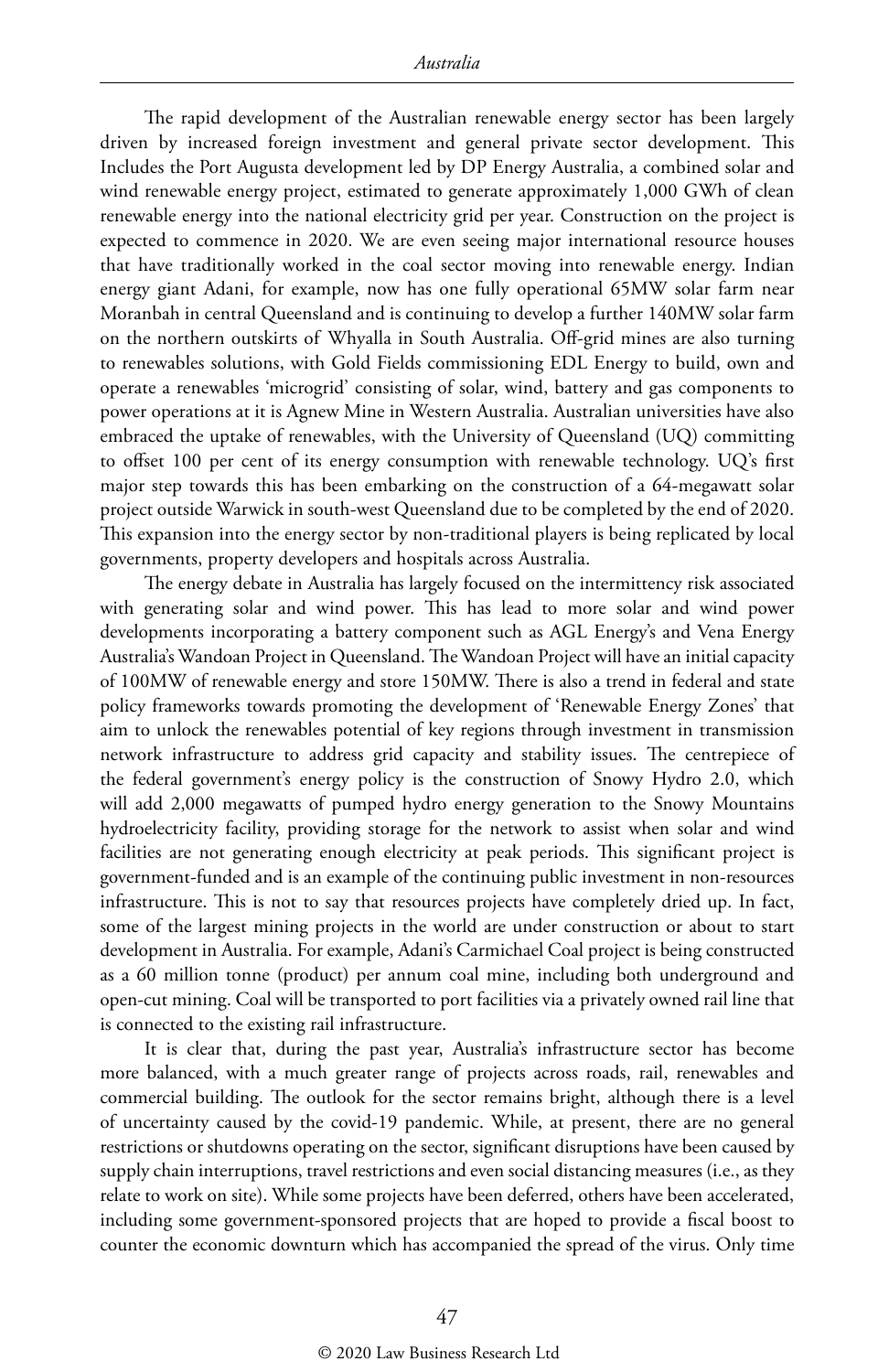will reveal the full impact of the pandemic on the sector, but the current sentiment generally regards these disruptions are as being temporary in nature and unlikely to undermine longer term industry trends.

#### **III DOCUMENTS AND TRANSACTIONAL STRUCTURES**

#### **i Transactional structures**

Corporations undertaking projects physically located in Australia would normally use one or more Australian-resident companies as the primary participants, particularly for the owners and operators of assets, but also for major contractors involved in construction.

If there is a sole project owner, separate Australian subsidiary companies may be used by the project owner to conduct different aspects of the project. For example, separate subsidiaries may own the project assets, act as a financing vehicle to hold internal or external debt to fund the project and employ labour. Similarly, in certain projects, it is common to have a separate operator that outsources some or all of the day-to-day operations to third-party service providers.

The use of separate corporate entities in an onshore Australia group structure may facilitate the limitation of liability, ring-fence specific risks, simplify project financing and meet other commercial objectives.

#### *Joint venture structures*

A project that has multiple equity investors may commercially be referred to as a joint venture. A joint venture can encompass a wide range of legal structures. A joint venture structure can take the form of an incorporated joint venture, which involves one or more special purpose project companies, the shares in each of which are owned by multiple equity investors in the same proportions. In such cases, relations between the shareholders and their conduct would be governed by a contractual shareholders' agreement.

Under the Australian taxation system, an incorporated joint venture company or corporate group cannot be treated as a pass-through entity. As a result, the losses and depreciation of an incorporated joint venture or structure are trapped within the entity or structure. While some Australian states allow for the formation of limited partnerships, they are taxed at the same rate as corporations (currently 30 per cent).

#### *Unincorporated joint ventures*

An unincorporated joint venture structure is most often used when there is a desire for a flow-through of gains, losses and depreciation to underlying owners. This is of particular importance when an investor has other Australian interests and there is a desire to offset taxable profit, losses and deductions from different projects in which the investor has an interest.

Unincorporated joint ventures are particularly common in the mining and oil and gas industries. It is a commonly understood structure and is familiar to investors, local advisers and regulatory authorities, as well as to banks and project financiers.

In mining joint venture structures, each unrelated participant will undertake to contribute, by way of cash calls, its proportion of the relevant costs of developing and operating a mine. A separate corporate manager (often owned by the participants in the same proportions as their interest in the joint venture) would normally be appointed to undertake the day-to-day activities of the project as agent for the participants. Each participant then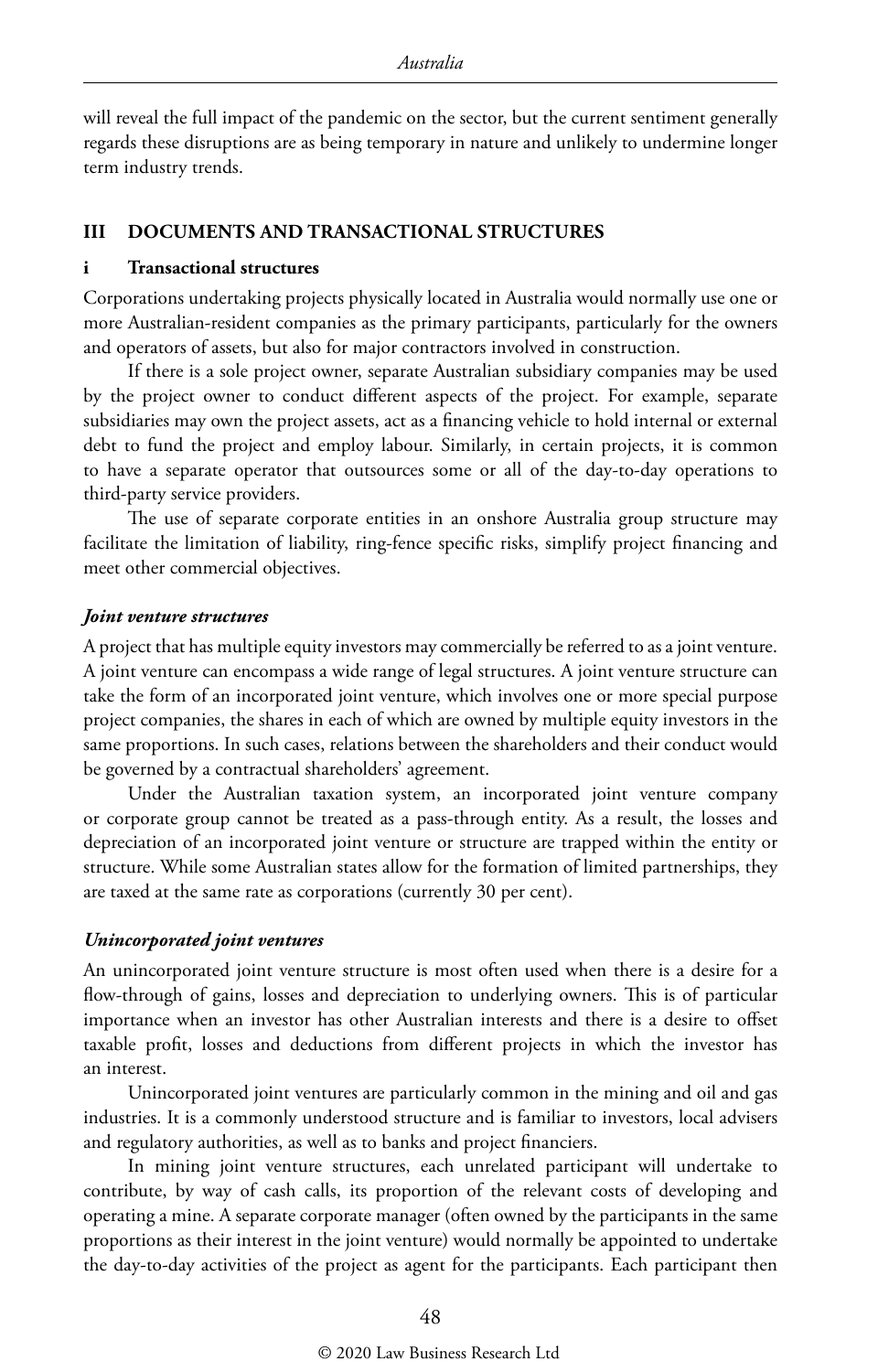takes its share of the output from the mine and, depending on the contractual terms, may have an ability to deal with it separately. In some cases, though, each participant will appoint the same sales agent (also often a corporate vehicle owned by the participants in the same proportions as their interest in the joint venture) to sell its share of the product to third parties.

Under a unincorporated joint venture structure, each participant includes in its own tax calculations its share of the costs and depreciation deductions of the project and separately accounts for its own proceeds from the sale of the product.

If it is not feasible to take a separate share of the output of the relevant project (such as the construction of an infrastructure asset that has a single revenue stream), an unincorporated joint venture will be considered to be a partnership for tax purposes and a separate return is required to be lodged on behalf of the joint venture. However, there is a flow-through of the income or loss from the project if this is the case.

#### *Infrastructure trusts*

Another structure commonly used when there are multiple investors in an infrastructure asset with a positive cash flow and income stream is a fixed unit trust. This type of trust facilitates the distribution of free cash in excess of the taxable income of the project, without immediate tax consequences for investors when, for example, the tax income is partially sheltered by depreciation or capital works deductions for infrastructure.

#### **ii Bespoke and standard form contracts**

Traditionally, projects within Australia have been undertaken pursuant to standard form contracts published by Standards Australia. These standard form documents have been heavily amended over time to reflect the decisions that have been handed down by the courts.

While Standards Australia contracts remain the most commonly used agreements for large commercial projects within Australia, as a result of the increasing involvement of international engineering-procurement-construction-management (EPCM) contractors on major projects, the contractual landscape has been modified. There have been more imports of bespoke contracts that reflect the contractual environment of the EPCM contractors' home jurisdictions.

#### *International Federation of Consulting Engineers contracts*

Despite a high degree of enthusiasm within the legal profession and industry bodies, the International Federation of Consulting Engineers (FIDIC) suite of standard form contracts is yet to be fully embraced in Australia. Instead, FIDIC contracts tend to be used by foreign companies engaging in business in Australia and by Australian-domiciled companies who have had exposure to the contracts as a result of their involvement in projects overseas. FIDIC contracts are commonly used on projects being undertaken in South East Asia.

#### *New Engineering Contract Suite*

The New Engineering Contract Suite (NEC) suite was first published in 1993. It has been through a number of iterations and has seen increasing use in Australia in recent years given its focus on collaborative contracting styles and the decreasing appetite for traditional delivery models. The NEC3 suite was recently used by Main Roads Western Australia to deliver a works package for a highway upgrade project and also by Meridian Energy (New Zealand's larges renewable electricity generator) to deliver the A\$260m Mt Mercer 131MW wind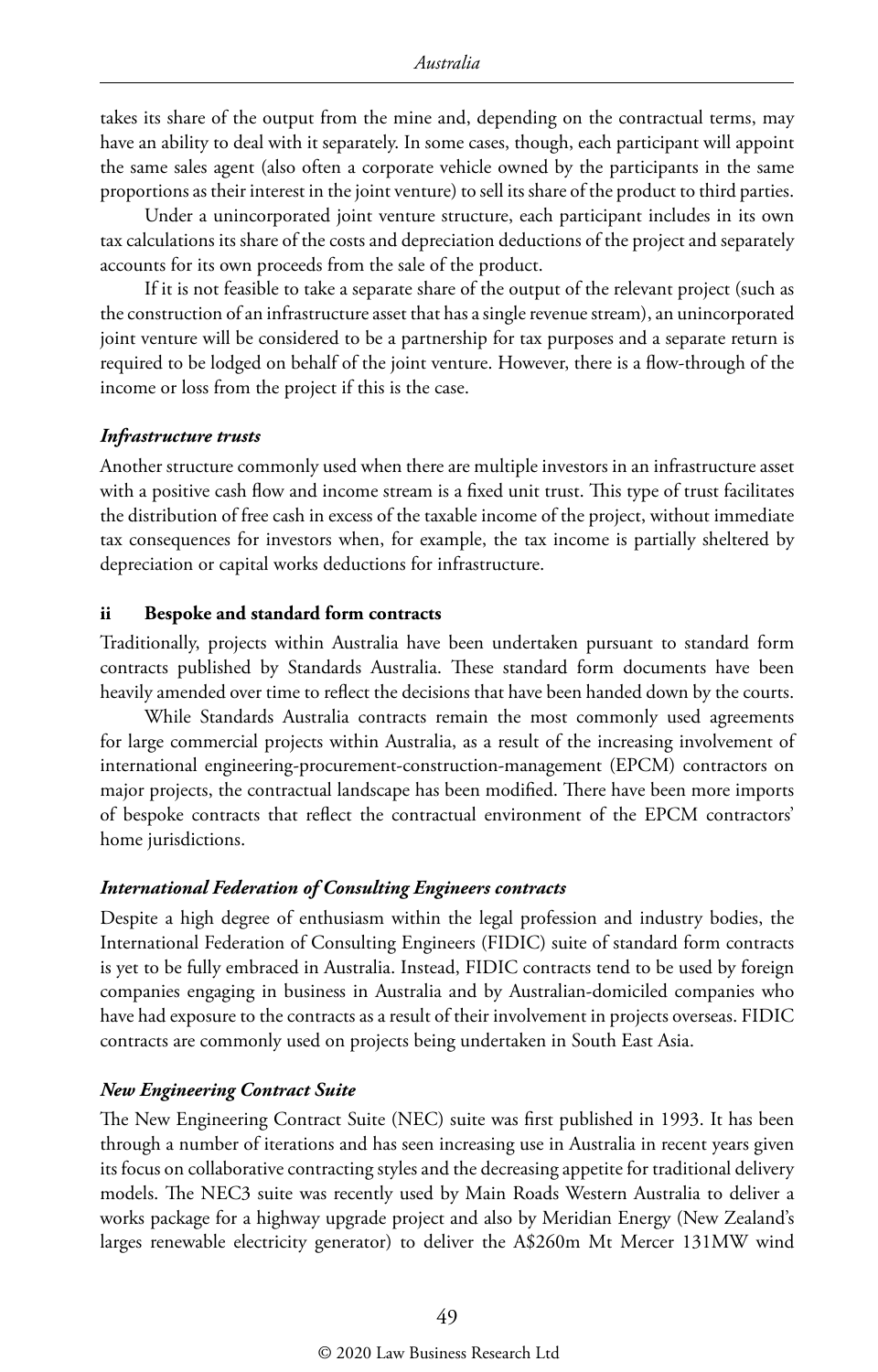farm in Victoria. Sydney Water (Australia's largest water and wastewater service provider) has also recently announced that it will use the NEC4 suite to support the rollout of its new 'Partnering for Success' procurement strategy. On the whole though, uptake of the NEC suite in Australia still remains relatively low.

#### **IV RISK ALLOCATION AND MANAGEMENT**

Limitation of liability clauses are commonly incorporated into contracts as a method of managing risk.

Contractors will generally seek to limit their liability by including caps in their contracts both on aggregate liability and on the amount of liquidated damages that may be levied against them in the event of late completion (the liquidated damages cap being generally between 5 and 10 per cent of the overall adjusted contract sum).

It is also common for parties to limit their liability in respect of consequential loss to avoid becoming exposed to claims, for example for loss of profits, loss of use, loss of production and loss of revenue that may result from the way in which they conduct or administer a project. In the Australian context, it is very important to identify the types of losses that are being excluded rather than use the term 'consequential loss', as the legal meaning of that term is far from settled in the various Australian jurisdictions and does not correspond to the equivalent meaning under English law. These provisions are particularly important in the mining and resources sector because of the extent of the losses that can be caused by the shutdown of a mine, processing facility or associated rail infrastructure and the associated loss of production.

#### **V SECURITY AND COLLATERAL**

Secured transactions are primarily governed by federal law in Australia; however, for transactions involving certain rights and industries (for instance, mining rights or land) transactions are additionally regulated by state legislation. Legislation between each state differs, but there are often substantial similarities.

In 2012, Australia introduced a national personal property securities regime similar to that already in place in Canada, New Zealand and some parts of the United States. The regime allows for, and in some instances requires, the registration of security interests in personal property on a public national database, which replaced numerous state and territory based registers. The definition of 'personal property' extends essentially to any property other than land, with some limited exceptions.

The legislation relies on the concepts of attachment and perfection in determining whether a security interest has been created. For a security interest to be enforceable against the grantor, the security interest must attach to the personal property being offered as collateral. Attachment occurs where the secured party is given value, the grantor has a transferable interest in the collateral and the grantor and secured party enter into a security agreement or the secured party has possession of the collateral. The interest must ordinarily then be perfected to allow the secured party to obtain priority against third parties. Perfection can occur by registration (the most usual method), possession or control (with the concept of control only being relevant to certain limited assets, such as shares).

Unsurprisingly, the regime affects the structuring of financing arrangements and investments and the operations of contractors (foreign and national alike) in Australia. A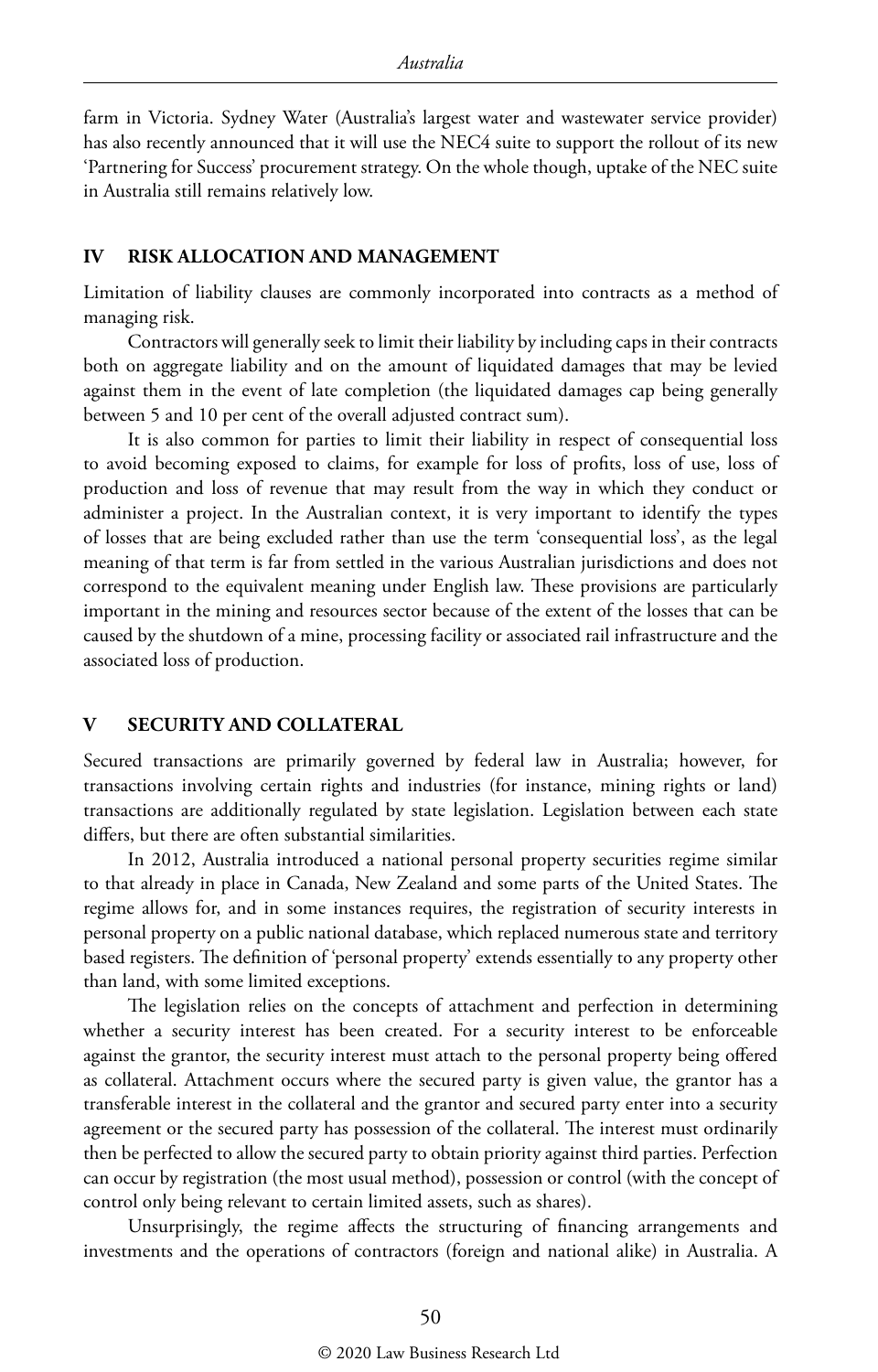lender taking security over Australian shares and assets (including income or contracts) will need to consider this regime carefully when structuring their lending arrangements in Australia. However, a wide range of standard contractual arrangements, outside the finance arena, are also potentially affected by the legislation.

Contracts under which rights to obtain property arise on default (e.g., step-in rights). Supply contracts with retention of title clauses, deferred-payment arrangements, subcontracting arrangements, equipment hire and leasing arrangements, and joint ventures and shareholder agreements all potentially involve the granting of security interests, which may necessitate the registration of that interest for it to be enforceable against third parties. The regime also affects the holder of the legal title to the relevant assets if the holder has given up possession of the relevant asset: the owner's title to that asset can be defeated by others, for example by third parties with a registered security interest in the property, third parties taking free of the owner's interest or on the insolvency of the grantor when the security interest has not been perfected.

The personal property securities regime is a relatively new area of law and there is ongoing debate in Australia as to whether certain interests will (or will not) amount to 'security interests' for the purposes of this regime. This will only be resolved by court consideration and legislative clarification over time. Until this doubt is resolved, there is an inherent risk that secured parties who do not adequately protect their security interest under the personal properties securities regime may lose their interest in the relevant goods to others who have adequately protected their interest under the regime. In an example of the evolving jurisprudence in this area, and an illustration of the risks incurred by owners of property who are leasing or hiring out that property to third parties and who do not adequately protect their interests in that property under the personal property securities regime, the NSW Court of Appeal recently held that the ownership interest of the owner and lessor of four mobile turbine generator sets, which had not registered its interest (under the lease arrangements) in those turbines, vested in the lessee of those turbines immediately before the lessee entered into administration. Accordingly, the lessee (and its secured creditors, who had registered their security interests over the assets of the lessee) had better title to the turbines than the owner and lessor.

Ownership of land is recorded by a registration system known as the Torrens Title system. Each state and territory administers its own Torrens Title register for land situated in its jurisdiction. The main object of the system is to make the register conclusive (subject to limited exceptions, such as fraud). Owners and other interest holders can prove their 'title by registration', searchable on a public database, which is a pivotal concept of the system. For financiers, the system ensures that as a registered mortgagee on title, the financier has certainty regarding its security interest over the land at the exclusion of other unregistered competing security interests. If there is more than one mortgage registered on a land title, the order of registration on the title determines priority (unless contractually modified between the mortgagees).

#### **VI BONDS AND INSURANCE**

In the Australian construction industry, security is generally given by contractors and subcontractors to parties above them in the contractual hierarchy. The Australian Standard suite of contracts contain provisions that allow for the bilateral granting of security, but this is rarely seen in practice.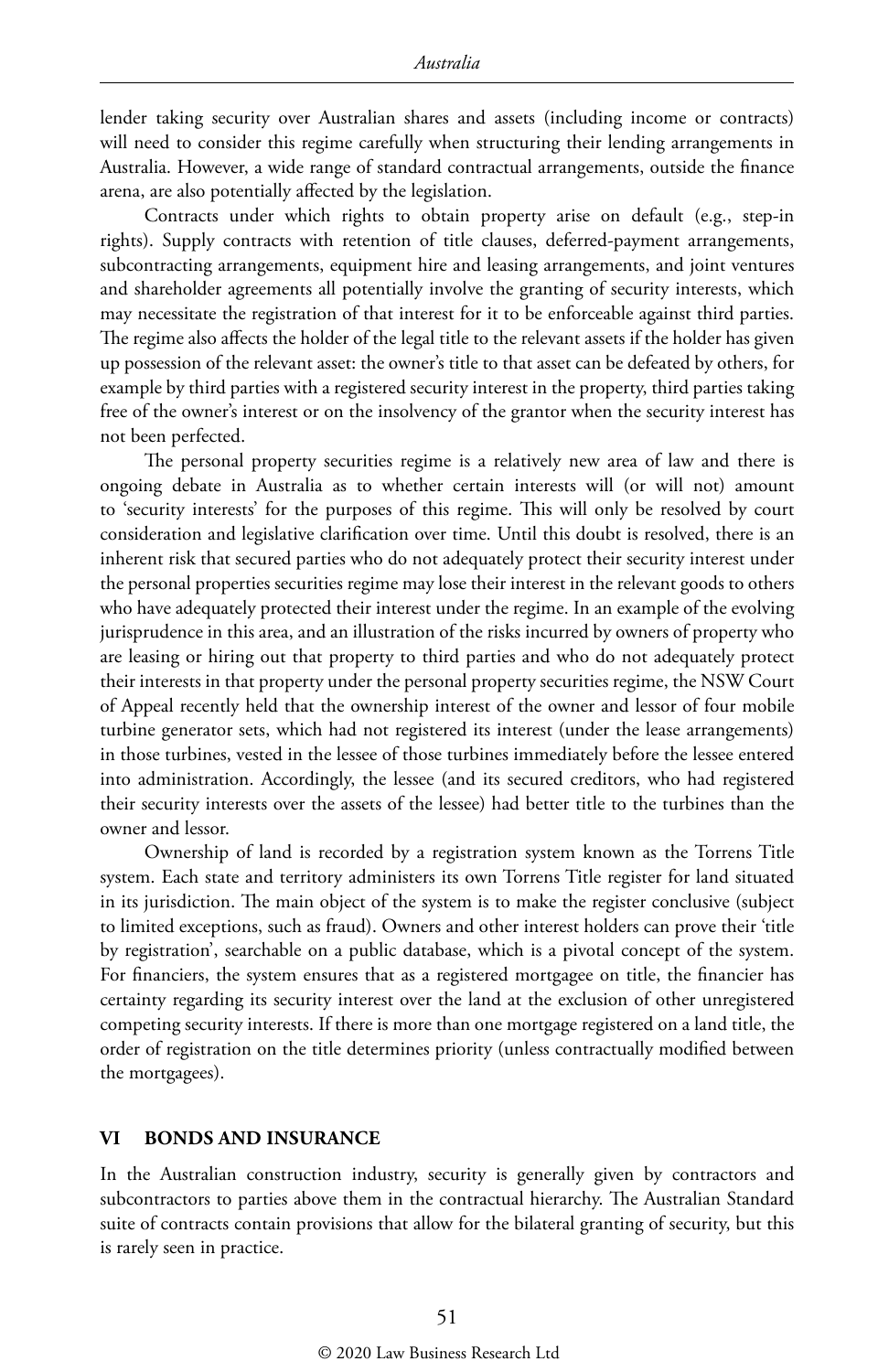Typically, bank guarantees and, on large-scale projects, performance bonds are given by contractors and subcontractors to secure the performance of their contractual obligations (including the rectification of any defective work for an agreed term following the completion of the project, referred to as the defects liability period or maintenance period).

These instruments are irrevocable and commonly provided on an unconditional basis (although they can also be provided with attached conditions), meaning that they are effectively as good as cash in the hands of the beneficiary and can simply be presented at the issuing financial institution and converted without first obtaining the consent of the party who provided them.

While courts are generally hesitant to restrain a party from having recourse to the security it holds, they are prepared to grant injunctions in certain, limited circumstances (such as fraud, or where an unconscionable attempt is made to have recourse to security that would cause damage to the reputation of the party who provided it). There have been a number of court decisions considering the issue of security for performance and, by extension, the notion that security requested under a construction contract is regarded as a form of risk mitigation in the event that there is a dispute at the conclusion of a project.

Although some construction contracts provide for cash retentions to be deducted from progress payments that are made to contractors and subcontractors, these arrangements are uncommon on large-scale projects because of the effect they may have on the contractor's cash flow.

In some Australian jurisdictions, legislative provisions have been enacted to restrict the amount of security that a party to a construction contract may lawfully require another to provide, as well as the circumstances in which recourse may be had to the security that is withheld. In NSW, head contractors on projects whose value exceeds A\$20 million are required to establish trust accounts into which retention monies that are withheld from subcontractors must be deposited.

Under most contracts, a proportion of the withheld retention or security will become due for release when the works reaches completion, with the balance becoming due following the expiry of the defects liability period (assuming that it has not been called upon prior to this date).

Similar to the Grenfell Tower fire in London in June 2017, there was a significant fire at the Lacrosse Tower in Melbourne in 2014, involving aluminium composite panels on the exterior of a building. Fortunately, and unlike the Grenfell incident, no lives were lost. However, the Lacrosse Tower fire has significantly affected the construction insurance market in Australia following the recent determination of a litigated claim involving that incident.

The owners of the Lacrosse Tower succeeded in recovering substantial damages against the original builder, who had installed non-compliant aluminium composite panels on the exterior of the building – this caused the rapid spread of a fire that had started because of a cigarette butt carelessly discarded by a resident. In turn, the builder was able to shift almost the entirety of its liability for the claim to the building consultants who were engaged to design and certify the construction of the building, including the architect, the building surveyor and the fire engineer, all of whom failed either to select appropriate cladding or to ensure that the selected cladding material was compliant.

Notwithstanding this decision, the outcome of which turned largely on the contractual relationships between the builder and the design and certification consultants, it remains difficult for parties affected by the use of non-compliant cladding to establish the existence of a duty of care in a claim for negligence for pure economic loss in the Australian jurisdiction.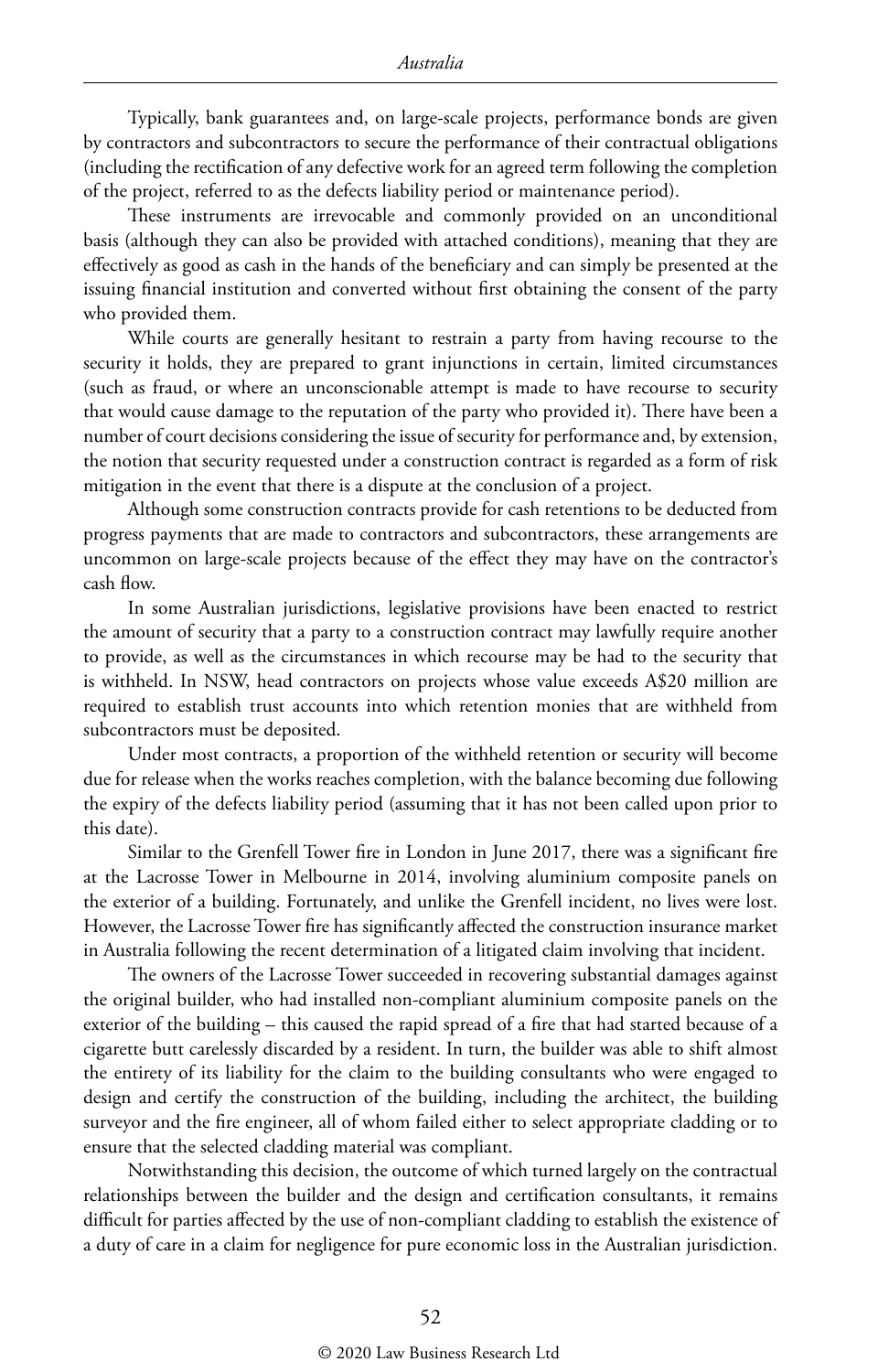The reaction of insurers to the crystallisation of risks associated with non-compliant cladding has been as swift as it has been predictable: cover for construction contractors and consultants who may have been involved in projects using both compliant and non-compliant cladding is now particularly difficult to secure, as it is for building owners corporations. In addition, recent poor claims experience in the Australian and London construction insurance markets, preceded by a lengthy period of excess insurance capacity and competition among insurers for market share, has now seen a sharp reversal in the availability of all lines of commercial cover. It is expected that it will take some time for the market to stabilise.

#### **VII ENFORCEMENT OF SECURITY AND BANKRUPTCY PROCEEDINGS**

The Australian regime for security enforcement and bankruptcy proceedings is based on, and is similar to, the jurisdiction in the United Kingdom. Secured lenders in Australia, however, retain the right to appoint a receiver over all the assets of a security provider (obligor) upon a default (contrast for instance, the United Kingdom, where the right to appoint administrative receivers (as they are referred to there) has been removed for security documents dated on or after 15 September 2003). Despite this, the appointment of receivers is now increasingly rare and only done as a last resort.

A secured lender would usually enforce its rights as a secured lender first by negotiation with the obligor with a view to satisfactory arrangements being reached as to the restructure or refinance of the secured debt. If those negotiations do not result in a satisfactory outcome, the action the secured lender takes next will depend on the nature of the lender. Most secured lending in Australia is provided by banks. The banking sector has been under great scrutiny by way of various parliamentary inquiries and more recently a Royal Commission. This has led to banks being extremely reluctant to do anything (such as enforcing their security) that could lead to negative publicity. Therefore, if a secured lender is a bank, rather than taking steps to enforce its security, the bank is likely to freeze further lending or demand repayment of the secured debt with the knowledge that is likely to make the obligor insolvent (because of its inability to repay the secured debt when demanded) and wait for the directors of the obligor to place the obligor in a formal insolvency process, such as administration or liquidation (as discussed below), which they would do to avoid personal liability for trading the obligor while insolvent. Only when the obligor is in administration or liquidation would a bank be likely to appoint receivers. If the lender is a non-bank lender who is not subject to such high levels of public scrutiny, the lender is more likely to enforce its security earlier.

When a secured lender appoints a receiver during an administration or liquidation, the receiver controls the secured assets rather than the administrator or liquidator. A receiver acts in the interests of the secured lender that appointed it and will take such steps as are necessary to recover the secured lender's debt (usually by selling the secured assets).

Secured lenders can also enforce their security over collateral by taking possession of it and selling it themselves. Possession can be taken without a court order if an obligor does not take steps to make peaceful and lawful repossession possible. Once the secured lender has possession of the collateral, the secured lender must comply with obligations placed upon it by both federal and state legislation when realising it.

The ranking of priority between secured lenders with security over the same collateral is generally determined by the order of registration of the security on relevant statutory registers or by agreement between the lenders. Secured lenders have priority over all unsecured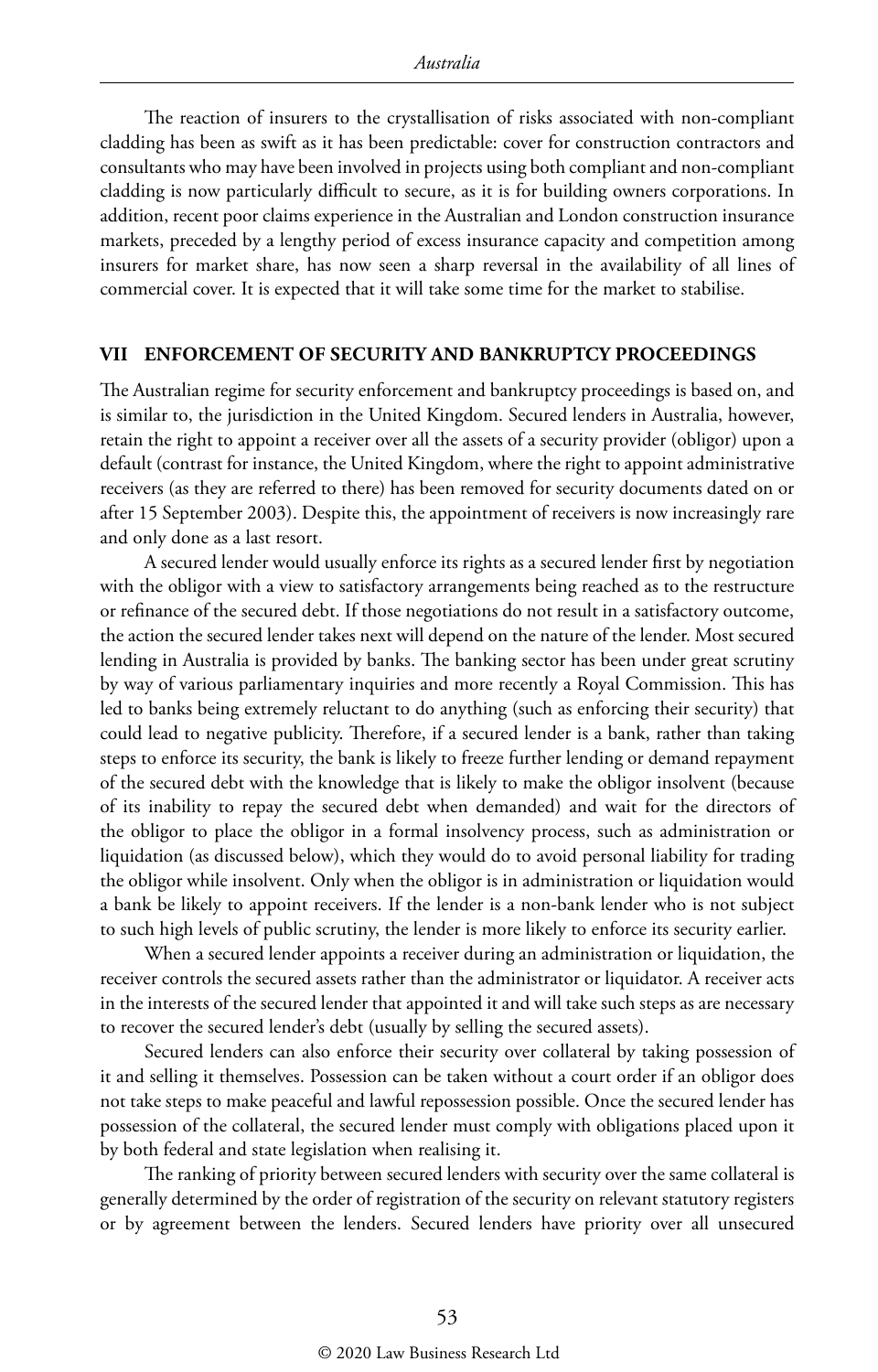claims (including tax liabilities) other than employee claims, which have priority over the proceeds of circulating assets (i.e., cash, inventory and debtors that are not controlled by the secured lender).

The ability of secured lenders to enforce their security has been affected by the introduction of laws that prevent secured lenders relying on contractual rights (such as a right to enforce) in contracts entered into after 1 July 2018 that arise solely because a company goes into receivership, administration or an insolvent scheme of arrangement. These are commonly referred to as *ipso facto* rights. However, these laws do not prevent secured lenders enforcing their security if there are other events of default (such as repayment defaults or covenant breaches), which commonly will be the case.

The two main formal corporate insolvency processes in Australia are administration and liquidation. Administration allows an independent qualified insolvency practitioner to take control of the operations of a company with a view to attempting to restructure its affairs via an arrangement agreed with its creditors (similar to a plan of reorganisation in the United States under Chapter 11, without the need for court approval). Secured lenders with security over the whole or substantially the whole of an obligor's property can also appoint an administrator to the obligor. Liquidation is a terminal insolvency process whereby the liquidator winds up the company's affairs and distributes any surplus after the costs of the liquidation to the creditors and (rarely) shareholders.

#### **VIII SOCIO-ENVIRONMENTAL ISSUES**

Australia enjoys a stable commercial climate in which to conduct project development. That said, greater scrutiny of a company's social licence to operate continues to drive reform by government and innovation by companies. This section details what businesses involved in projects and construction may expect at the state and national levels of Australian government, and commonly recognised international standards relevant to project finance.

#### **i Business expectations from state-level government**

State governments throughout Australia are the primary assessment and approval authority for new projects. In some circumstances, driven by the location of a project and the nature of its impacts, further assessment at the federal level may be triggered. That said, efforts continue to avoid duplication and establishing a 'one-stop shop' for environmental assessments.

As part of a routine environmental impact assessment process for a significant project, independent environmental state government agencies are responsible for assessing environmental management and third-party stakeholders are invited to comment on the impacts. This allows landholders and interest groups to have their say on proposals and developments, adding motivation to ensure that early and effective stakeholder engagement is in place. Emissions and renewable energy policy tends to be driven from a state level, influencing national action. Precipitated by significant energy events, such as the major outages in South Australia and calls from industry for government to address rising costs and availability issues, state governments have set renewable energy targets and are increasing their focus on large-scale renewable energy delivery developments.

With vast renewable resources remaining largely untapped, significant inbound investment in renewables is occurring, although there remains scope to increase this interest to meet the state energy targets. Almost all states have now set individual renewable targets. This includes 40 per cent by 2025 for Victoria, and 100 per cent by 2020 for the ACT.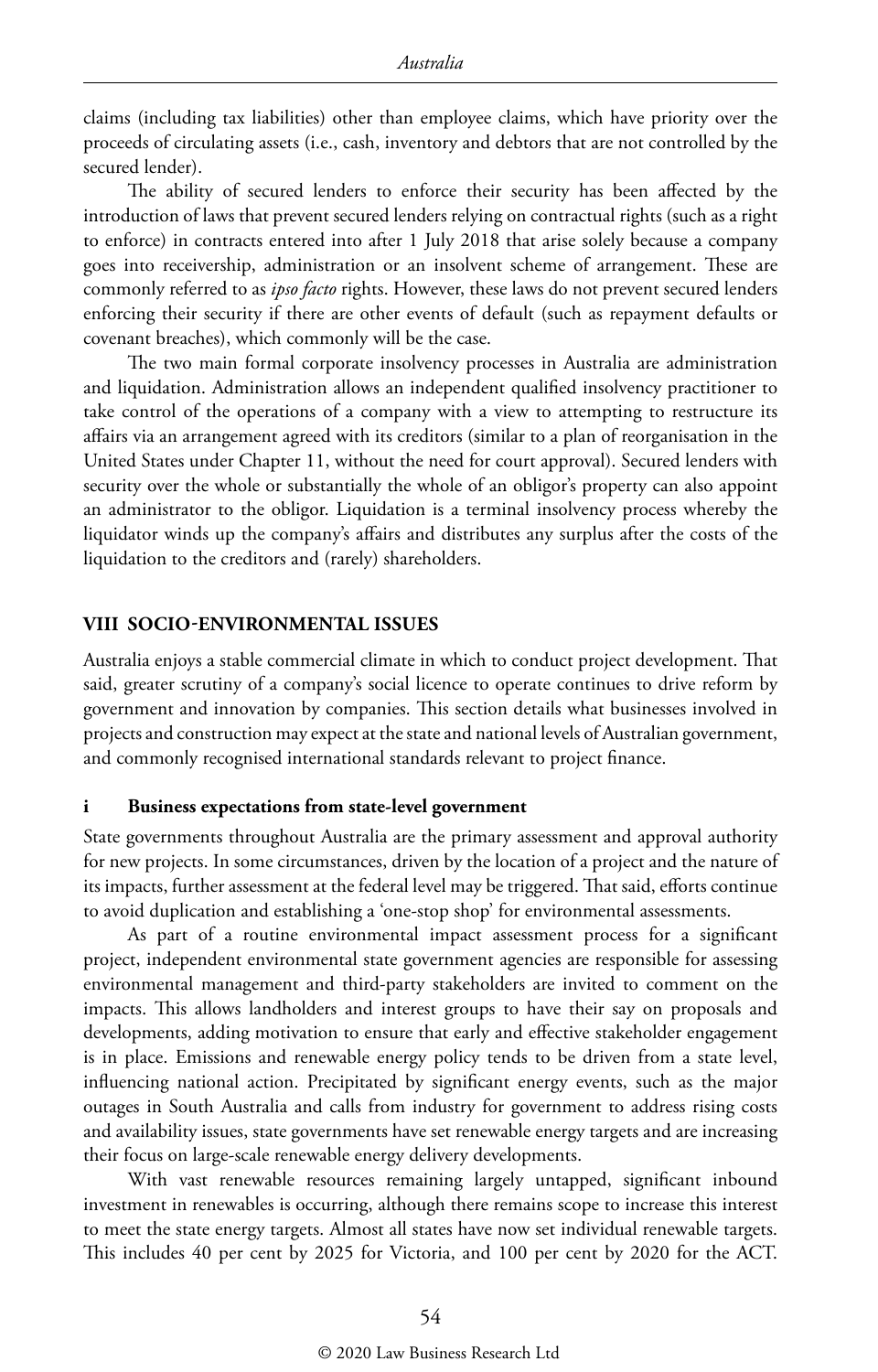In Queensland, a target of 50 per cent by 2030 is gathering momentum and support for renewable energy projects is growing. Recent examples of the exercise of ministerial powers to call in the assessment of renewable energy projects are the Kidston Solar Project (Phase One) and the Coopers Gap Wind Farm as matters of state economic and environmental significance. The 50-megawatt Kidston Solar Project is part of a suite of 12 projects attracting A\$1 billion in investment, which, once completed, will triple the amount of electricity produced from solar energy in Australia. In addition, Coopers Gap Wind Farm will feature 123 wind turbines with a capacity of 453 megawatts. The A\$850 million project, scheduled for completion in 2020, will support 200 jobs during construction and create 20 operational positions.

#### **ii Existing framework and new developments at the national level**

The federal government has continued to target economic growth programmes particularly in light of the shifting economy. Under a broad federal mandate to drive innovation, the government has identified reducing the regulatory burden on industry as a key objective. Often referred to as a policy of 'green-tape reduction', at a federal level there are significant developments under way whereby the government is aiming to repeal or amend regulation that might be viewed as stifling these economic growth objectives. . As a result, approximately 23.5 per cent of Australia's electricity generation is is being sourced from renewable energy projects. Drive to meet the target has been directed by the independent Australian Renewable Energy Agency (ARENA), which coordinates support for renewable energy technologies from the research and development stage through to commercialisation and deployment. In addition to marketing renewable energy projects to investors, ARENA ensures the information and experience gained from its projects is shared throughout the industry to benefit future projects. As with the state targets, major investment is expected to realise the targets being set and significant international interest is expected in this sector to help with this movement.

To complement the focus on strengthening social infrastructure projects across Australia, the government has developed national guidelines for the delivery of infrastructure projects to promote cross-government consistency and the use of best practice approaches. Additionally, the government is seeking to attract further private investment in public sector infrastructure projects to meet increased demand for infrastructure during the next decade, with opportunities for both domestic and international companies to invest.

Australia's unique history and the continued connection of indigenous communities with parts of the country have led to an important cooperative process whereby traditional indigenous owner groups may be afforded a right to negotiate regarding the development of projects. A mining applicant, for example, is often required to address native title rights and interests in the land before proceeding to production.

#### **iii International standards**

Australia also recognises certain international standards. For example, the Equator Principles are an internationally recognised standard for managing social and environmental risk management within financial institutions involved in project finance. As in the United States, while there is no legal requirement to adopt this measure, some major financial institutions have voluntarily implemented the principles in their internal operations. This includes the Australian Export Finance and Insurance Corporation and Australia's four largest banks.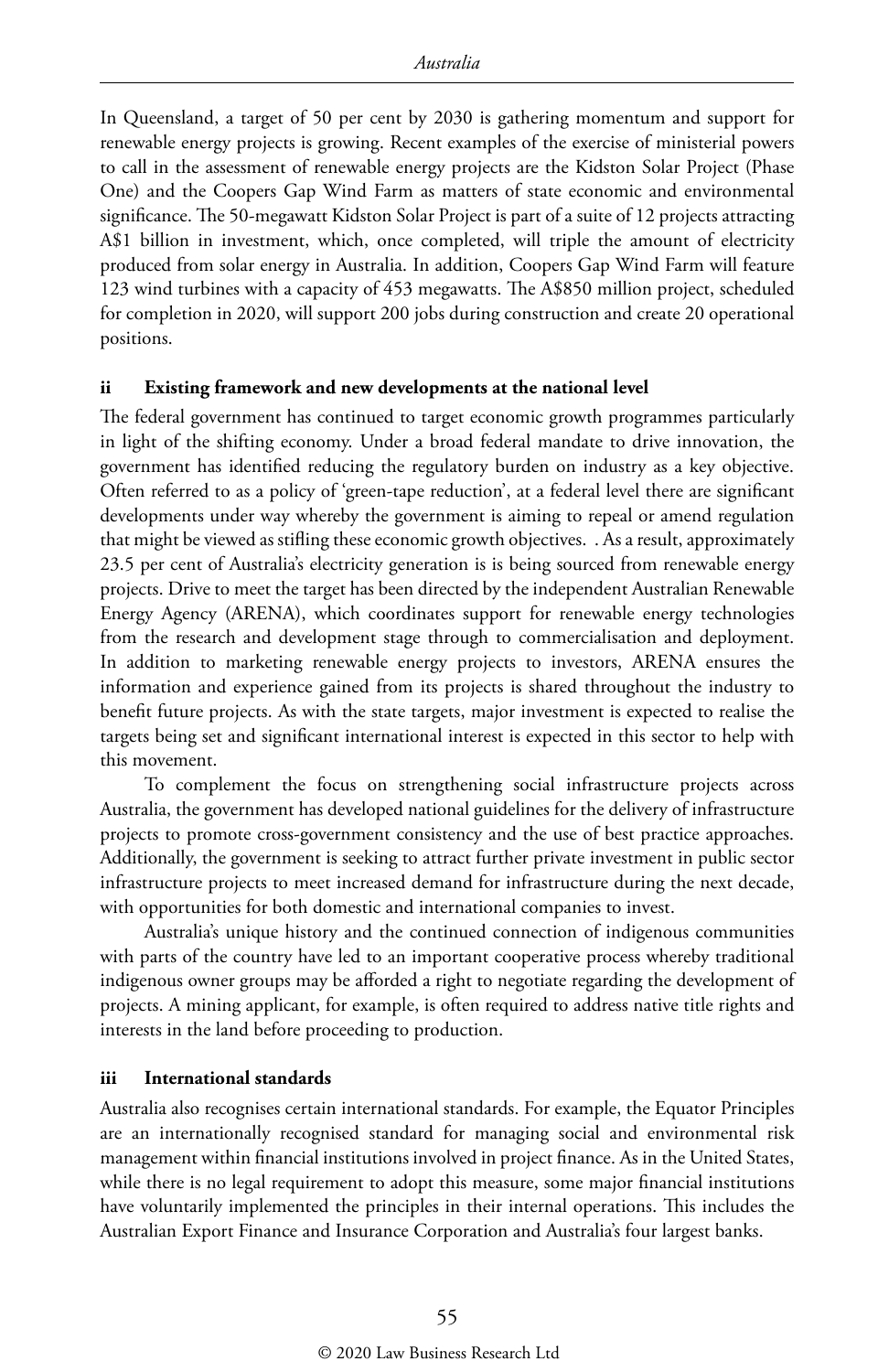Significantly, in light of the interest in renewables, Australia remains committed to the 2015 Paris Agreement on climate change. Australia has targeted a reduction of emissions by 5 per cent below 2000 levels by 2020 and a further reduction of 26 to 28 per cent below 2005 levels by 2030. As noted, significant investment is needed to meet these targets. In a landmark decision, New South Wales Land and Environment Court cited the climate change targets in the 2015 Paris Agreement as grounds for refusing a development proposal for a coal mine reiterating, at least on a state level, Australia's commitment to the 2015 Paris Agreement and tackling climate change generally. Leading up to the Federal Election in May 2019 the Australia Government released the Climate Solutions Package on 25 February 2019. The package is the leading government policy toolkit for handling climate change and compliance with its obligations under the Kyoto Protocol and leading into the Paris Agreement. The package establishes a A\$2 billion climate solutions fund.

Collectively, the laws and standards contribute to a balanced framework that protects the social and environmental aspects of commercial life in Australia.

#### **IX PPP FUNDING METHODS**

The Council of Australian governments endorsed a National PPP Policy and Guidelines in 2008, which apply to all Australian government agencies. In line with this framework, the Australian governments will consider a PPP for any project with a capital cost in excess of A\$50 million. This policy framework has been supplemented by individual governments, including Victoria's Partnerships Victoria, NSW's New South Wales PPP Guidelines and Queensland's Project Assessment Framework. Despite the policies, there remains concern regarding the level of risk transfer to the private sector, the costs incurred in bidding for PPP projects and the decision of the current Victorian government to cancel the A\$5.3 billion East West Link PPP project several months after the PPP contract had been signed by the previous Victorian government. On the other hand, there have been many international contractors participating in bidding consortia for major road and rail infrastructure PPP projects.

Positive developments in the funding of PPP projects include the establishment by the federal government of the Northern Australia Infrastructure Facility to offer up to A\$5 billion in concessional finance to encourage and complement private sector investment in economic infrastructure for the Northern Territory that otherwise would not be built or would not be built for some time, and the provision by the federal government of a A\$2 billion concessional bridging loan to the NSW government to enable it to accelerate the WestConnex project.

#### **X FOREIGN INVESTMENT AND CROSS-BORDER ISSUES**

#### **i Foreign investment**

As a large, resource-rich country with relatively high demand for capital, Australia relies heavily on foreign investment to fund significant projects. Foreign investment is regulated by the Foreign Acquisitions and Takeovers Act 1975 (Cth) (FATA), its regulations and the foreign investment policy. The Australian Federal Treasurer, through the Foreign Investment Review Board (FIRB), administers these rules. The Treasurer is responsible for determining whether to allow certain foreign acquisitions of interests in Australian land, companies (including offshore companies with Australian assets), trusts, assets or businesses. As a general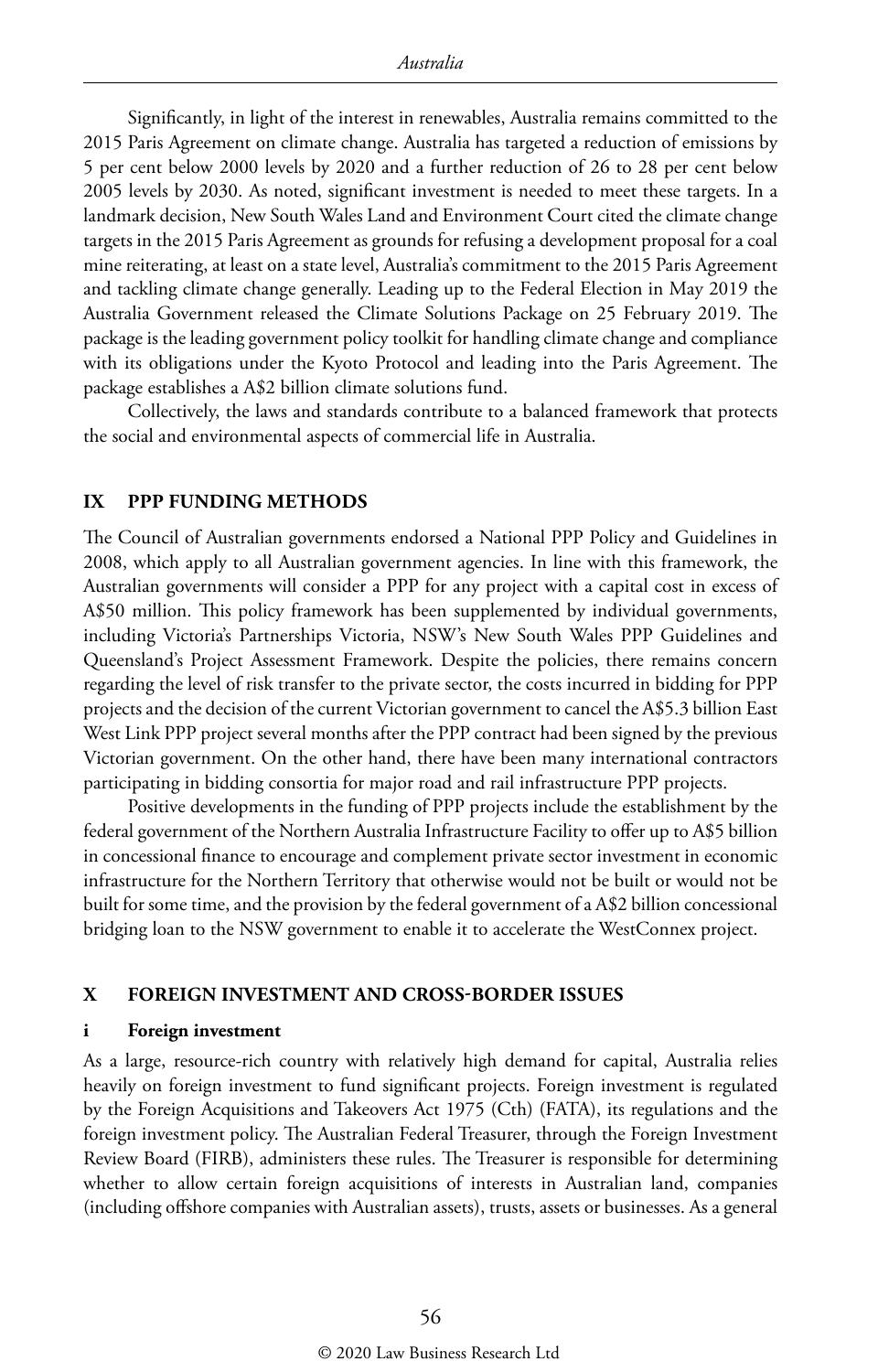rule, FIRB must be notified of all proposed foreign investment activity unless it is below the specified monetary threshold or a specific exemption applies. FIRB approval will be granted unless the proposed investment would be contrary to Australia's national interest.

In response to the global covid-19 pandemic, the Federal Treasurer has announced temporary changes to Australia's foreign investment regime designed to protect Australia's national interest during a period of significant economic and global upheaval. Effective from 10.30pm, 29 March 2020, all monetary thresholds under the Foreign Acquisitions and Takeovers Regulation 2015 (Cth) (Regulations) have been reduced to A\$0 (reduced from as high as A\$1.192 billion for certain investments). The immediate effect of this is that all investments into Australia by foreign persons will require approval irrespective of their value, unless an exemption applies. These measures are temporary but do not currently have an end date. Importantly, the exemptions to FIRB approval under the FATA and Regulations remain in place and are at this stage not impacted by any covid-19 developments.

A second aspect of the temporary covid-19 foreign investment measures is the announcement of likely extensions of the statutory approval time frame for FIRB applications. This timeframe is set at 40 days under the FATA but can be extended as required by FIRB. The Australian government has advised foreign investors to expect applications to take up to six months to be processed, however priority will be given to applications that protect and support Australian business and Australian jobs.

FIRB has the power to prosecute non-compliance and to unwind acquisitions deemed not to be in the national interest. If the relevant regulatory process has not been followed, penalties and even imprisonment may be imposed. In practice, if an acquisition is found to be contrary to the national interest, the most common consequence, alongside monetary penalties, is a forced divestiture of the assets or restrictive conditions imposed on the ownership of those assets.

Applications for FIRB approval must address the national interest considerations set out in the foreign investment policy, including national security, competition, Australian government policies (including and of increasing importance - tax), the effect on Australian economy and community, and the character of the investor. Foreign government investors (including companies in which foreign governments have an aggregate interest of 20 per cent or more) face more strenuous FIRB notification and approval requirements. Foreign investments in certain sensitive sectors (for instance, civil aviation, banking, shipping, telecommunications and media) also have additional approval requirements and ownership restrictions. The FIRB requirements will also be relevant for financiers seeking to take a security interest or enforce their security over Australian assets, as the acquisition of the security interest can require prior FIRB approval unless an exemption applies. Generally, taking or enforcing a security interest is specifically exempt from the requirement of obtaining FIRB approval in the context of certain genuine money-lending arrangements; however, this exemption is particularly limited in the context of residential land. These exemptions are still available despite the temporary covid-19 measures introduced.

More lenient screening thresholds usually apply for investors from certain countries with which Australia has a free trade agreement, including for example the United States and New Zealand. Higher monetary thresholds are also included in the free trade agreements with China, South Korea and Japan. However, lower monetary thresholds still apply to foreign government investors and in prescribed 'sensitive' sectors of Australian industry, such as media, telecommunications, military-type goods and services, transport and the extraction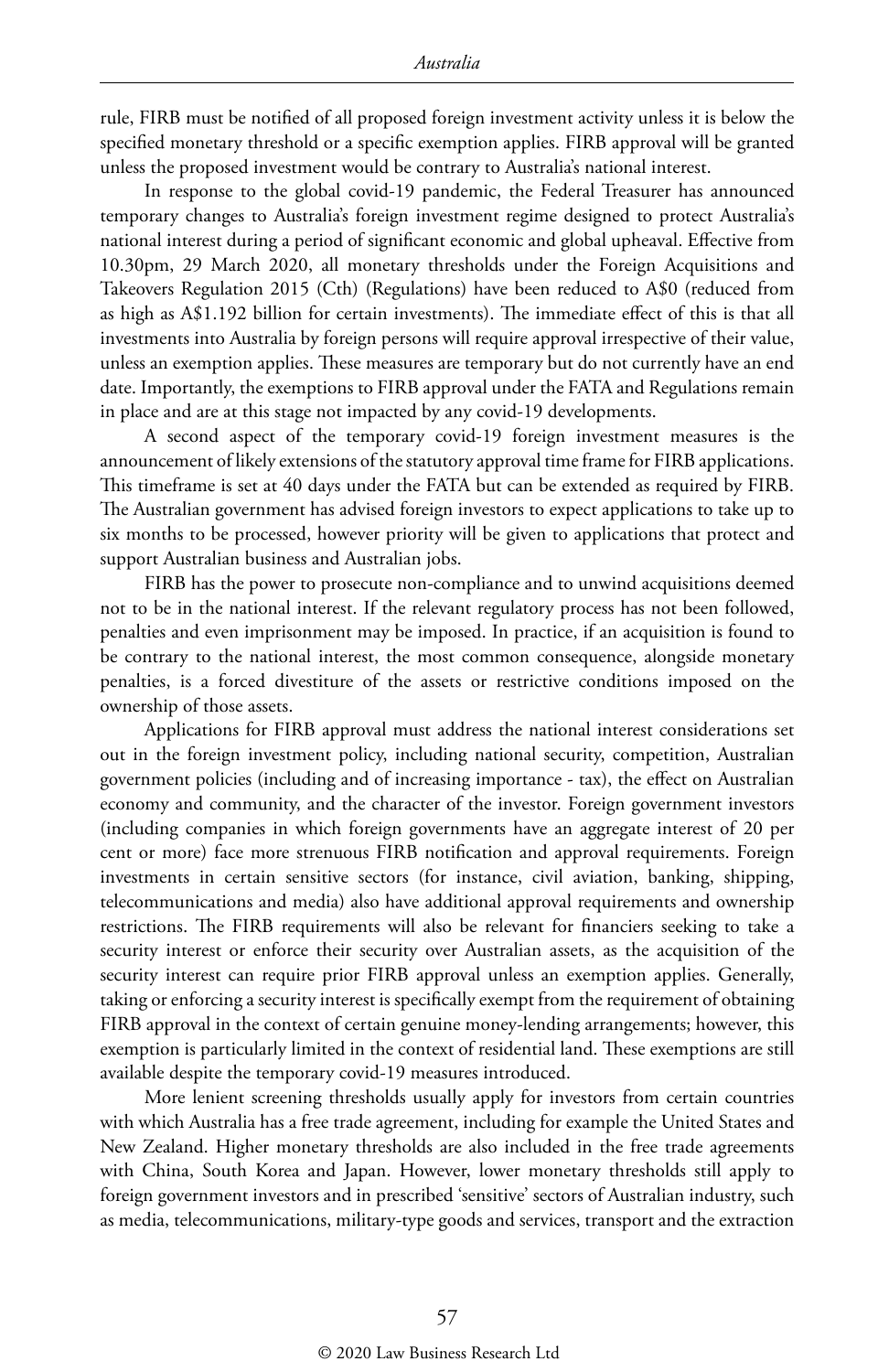of uranium. As noted above however, all thresholds regardless of the nature or origin of the investor or the sector in which they are investing are, until the covid-19 measures are reversed, now A\$0.

Historically, the vast majority of foreign acquisitions have received approval, which in most cases is obtained within the standard 40-day statutory limit (see comments above in respect to the temporary extension of the statutory limit). However, the federal government has been increasing the level of scrutiny applied to a proposed investment, particularly in the residential and agricultural sectors. This heightened scrutiny has been applied most notably during the application phase, when applicants are now frequently asked to provide detailed tax and structuring information to demonstrate that their proposed and existing investments are in accordance with Australian tax law and policy. This has also meant increased delays in processing applications. In practice, FIRB is able to extend the time for considering an application for as long as is required.

The federal government charges fees for foreign investment applications, ranging from A\$2,000 to more than A\$100,000 with uncapped fees of approximately 1 per cent of the purchase price being imposed on residential land acquisitions. These fees are non-refundable if an application is rejected or withdrawn, although this policy has been relaxed slightly where a proposed investment is not continuing because of the covid-19 pandemic, in which case application fees may be refunded.

Approvals involving foreign government investors (including state-owned enterprises) are also under increased scrutiny, as are transactions involving agricultural land and water. Time limits for approvals in such cases can be significantly longer. Although only a small number of foreign investment approval requests have been denied in the past, in many cases conditions (sometimes onerous) are attached to approvals to ensure that the investment is not contrary to the national interest.

#### **ii Foreign workers**

In March 2019, the federal government announced a new population policy with a focus on the regional workforce. One of the key features of this policy is the introduction of two regional visas for skilled workers, which require an applicant to live and work in regional Australia for three years before being able to access permanent residency.

Generally and separate from the regional visa programme, a large number of Australian visas allow holders to work in Australia. There are specific categories that enable an employer to sponsor temporary foreign workers for up to four years (depending on the occupation of the worker). A foreign worker must be employed in an approved occupation and have the skills necessary to perform that occupation.

The employer may be a business that operates in Australia or a business that does not formally operate in Australia but is seeking to establish a business operation in Australia or fulfil obligations for a contract or other business activity in Australia. Depending on the type of visa, an employer may be required to register as a business sponsor and demonstrate a commitment to employing and training local people. In most cases, there is also an obligation on the employer to ensure equivalent terms and conditions of employment to prevent the Australian workforce from being undercut, which means that minimum pay thresholds must be met and market salary rates be paid to foreign workers.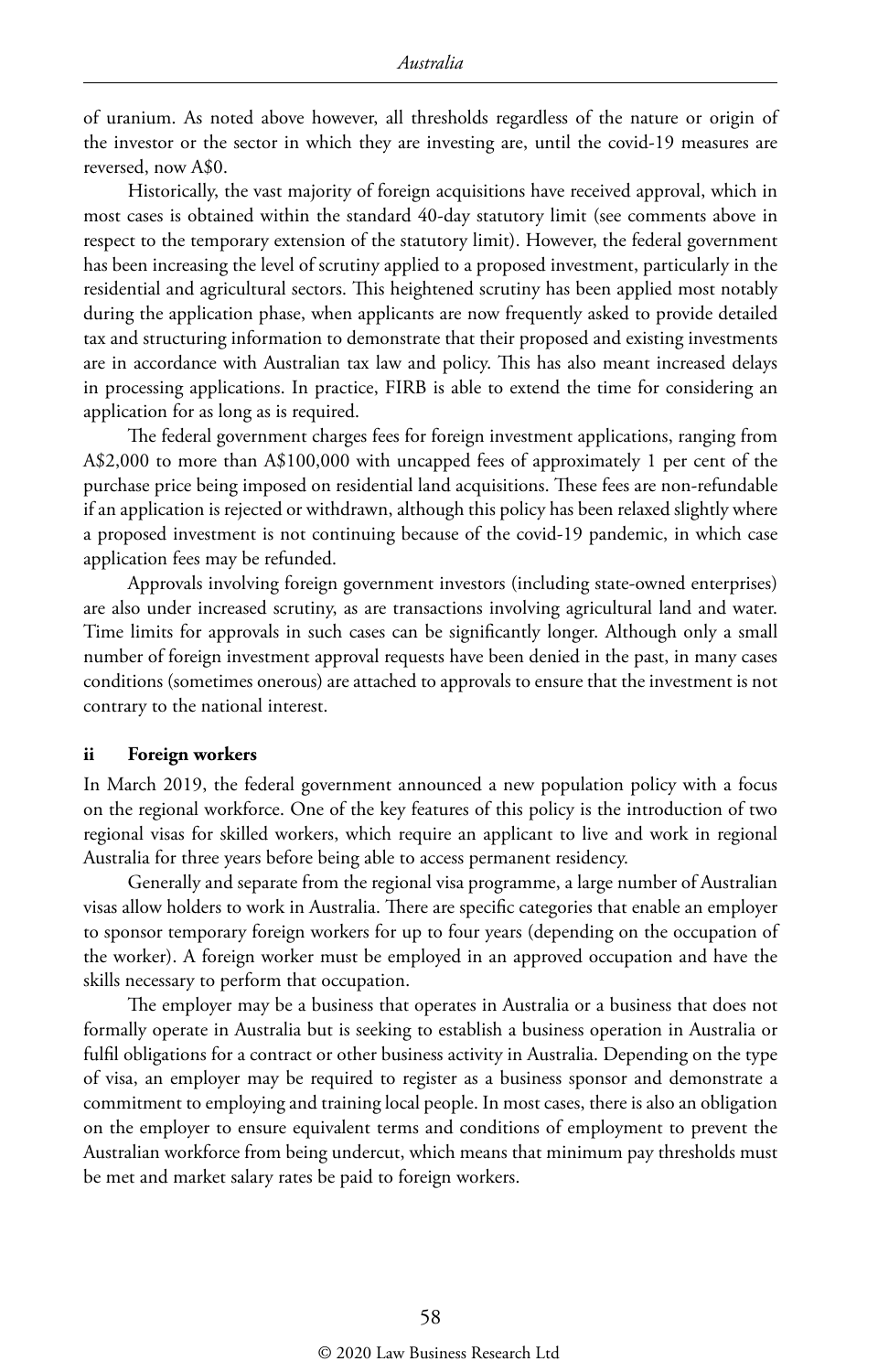#### **iii Taxation issues**

There are various taxes and charges at each level of government. Of these, the most substantive tax for Australian projects is income tax (including capital gains tax), which is levied by the federal government.

Australia-resident companies are subject to a tax rate of up to 30 per cent of taxable profits. Branches or permanent establishments of non-resident companies are taxed at the same rate.

If a company pays dividends to a non-resident shareholder from profits that have been subject to Australian tax, no withholding tax applies. However, if Australian income tax is not paid at the Australian company level, distributions of profits will be subject to withholding tax at a rate of up to 30 per cent (noting that withholding tax rates are generally reduced to 15 per cent or, in some cases, to 5 per cent or zero under Australia's income tax treaties with offshore jurisdictions).

Interest expenses are normally deductible against Australian income, though thin capitalisation limits apply. Under safe harbour rules, interest-bearing debt to equity can broadly be in the ratio of up to 1.5 to one without denial of interest under the thin capitalisation rules.

Interest withholding tax normally applies at a rate of 10 per cent, but in some limited cases this can be reduced to zero per cent (for example, in respect of payments to financial institutions in certain countries under double tax agreements, and in respect of certain offshore debt raised by Australian companies).

Australia has adopted an administrative approach to the tax residency of companies. Under this approach, a foreign incorporated company that carries on business anywhere in the world will be an Australian resident for tax purposes if the company's central management and control is in Australia. This can arise where a company's core policies and strategic decisions are made in Australia by a director whilst in Australia, even if the foreign company has no other connection to Australia. This approach will be subject to any income tax treaties Australia has with offshore jurisdictions.

Australia has a broad-based capital gains tax regime that applies to the disposal of assets and entities. In the case of non-residents, however, capital gains tax only applies to the sale of assets, such as assets used on the conduct of an Australian permanent establishment, land and mining tenements and interests in companies where a non-resident and associates have a greater than 10 per cent interest in the relevant company and the majority underlying value of the entity lies in Australian land, leases and mining rights.

Accordingly, non-resident shareholders may generally dispose of interests in Australian resident companies without Australian capital gains tax if the company is not land-rich in Australia, or if the non-resident's interest in the Australian entity is less than 10 per cent.

In addition, each state has its own regime of taxing new property purchases. For example, in NSW, stamp duty is payable on any transfer of property (subject to a few exemptions) based on the purchase price and calculated on a sliding scale. Further, foreign purchasers must pay an 8 per cent surcharge on the value of any residential land bought in NSW. The foreign purchaser surcharge is not payable on commercial residential property, such as hotels, making it still attractive for foreign investment in this area. The other states and territories have similar provision for foreign purchasers.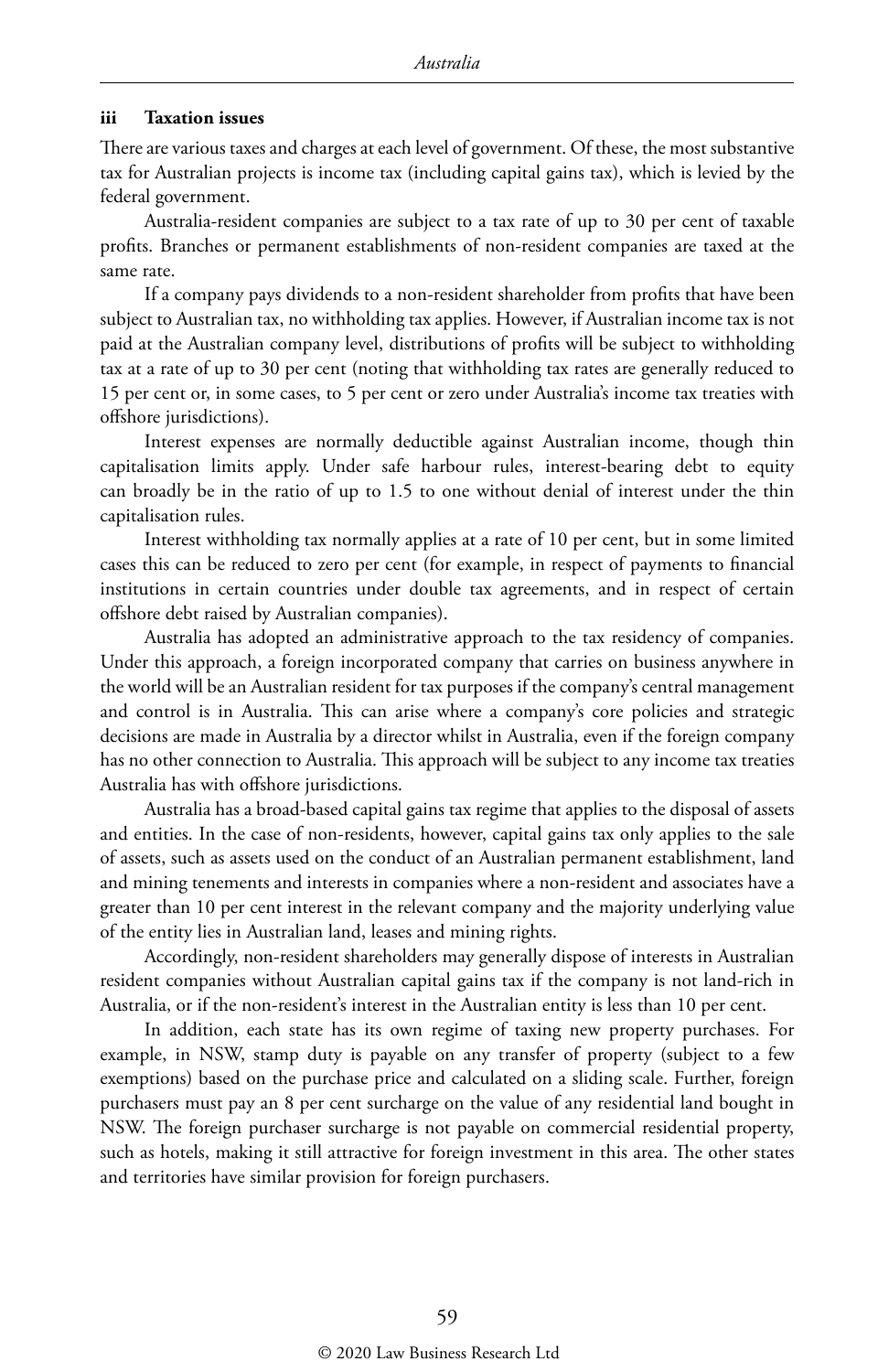#### *Other taxes*

Australia has a goods and services tax (GST), which is a broad-based consumption tax applying at a rate of 10 per cent to most goods, services and supplies. GST is typically passed on and is normally creditable in business-to-business transactions. It does not normally apply to exported goods.

Various state-based mineral royalties apply to the production and sale of minerals extracted in relevant state jurisdictions. Petroleum resource rent tax also applies in respect of oil and gas projects conducted onshore, within Australia's territorial waters and other areas offshore.

#### **iv Licensing requirements**

Within some states and territories, contractors who intend to undertake building and construction work and engineers who are supervising projects or undertaking design work are required to be licensed.

The consequences of carrying out unlicensed work can be severe and affect a contractor's entitlement to recover payment as well as rendering it liable to prosecution. Accordingly, any foreign entrant to the Australian construction market should fully investigate whether any licensing and pre-qualification requirements must be met before embarking on a project.

#### **XI DISPUTE RESOLUTION**

It is a universal maxim that where there are construction projects, disputes will follow. The Australian construction industry is no exception, given the scale of commercial activity occurring within the industry at any given time and the innovation that is involved on the projects under construction. Construction disputes are inherently complex and often turn on highly technical questions of fact and law. As a result, they are especially prone to being protracted and costly for the parties involved.

There are a number of forums in which construction, engineering and infrastructure disputes may be heard and resolved, either finally or provisionally. The primary methods used by disputants within the construction industry remain arbitration, statutory adjudication and litigation. Other forms of alternative dispute resolution are available, however, including expert determination.

For the moment at least, the focus remains on dispute resolution, rather than dispute avoidance. Australia has not followed the global trend of embracing dispute avoidance mechanisms, such as dispute review boards (DRBs), given the perception that they are not cost-effective on projects under a certain monetary value. Nevertheless, DRBs have enjoyed some support, mainly on large-scale government projects.

The three primary methods by which construction disputes are resolved in Australia are arbitration, adjudication and litigation, as outlined below.

#### **i Arbitration**

Arbitration as a preferred method of dispute resolution is undergoing a resurgence following widespread reform to legislation throughout Australia. Each state and territory has introduced uniform domestic commercial arbitration legislation that essentially enacts the UNCITRAL Model Law. The introduction of the uniform Commercial Arbitration Acts has simplified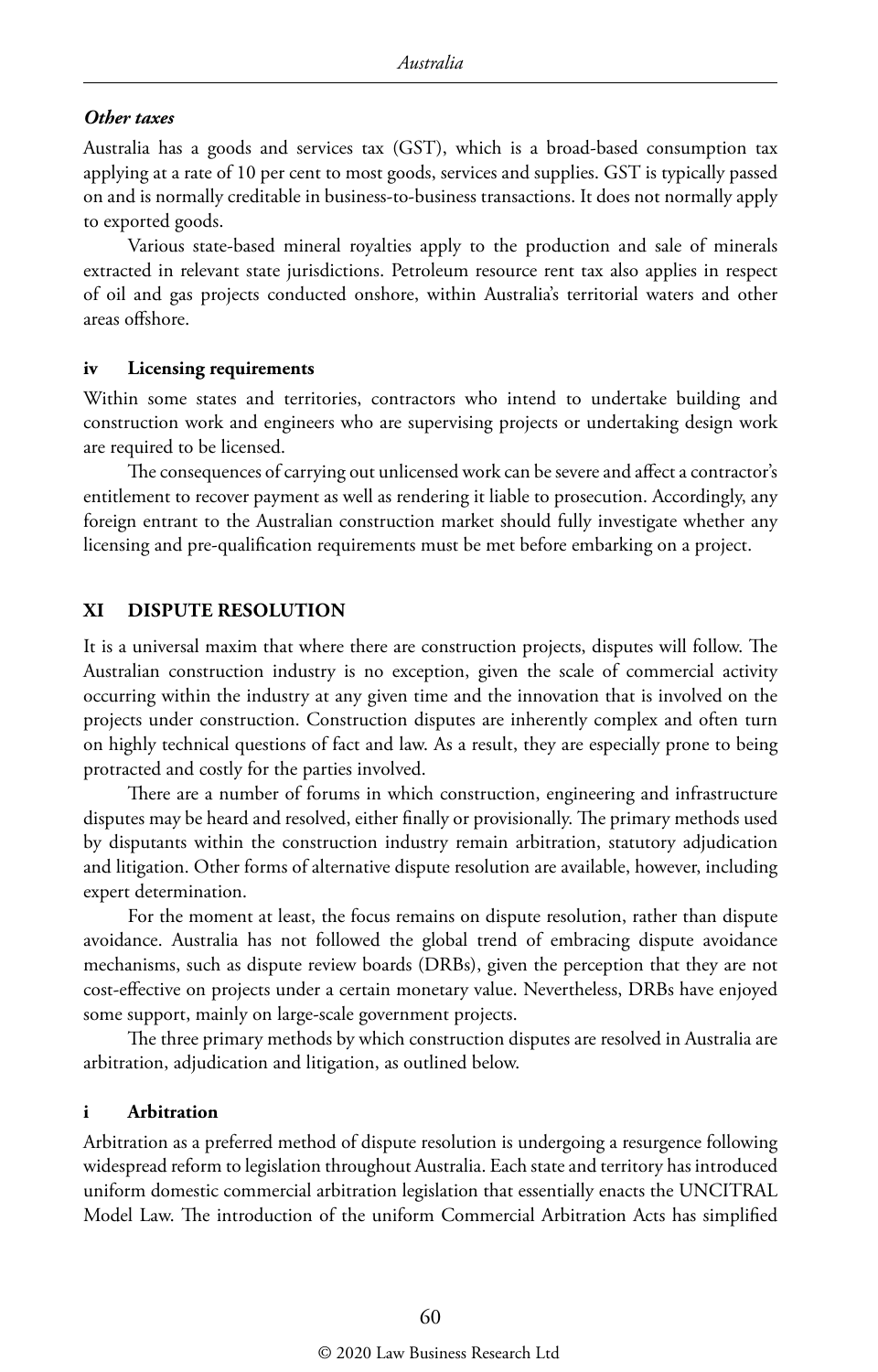Australia's legislative regime and enabled the courts to have reference to Australian decisions construing the UNCITRAL Model Law in the context of the International Arbitration Act 1974 (Cth), and to overseas decisions that consider the UNCITRAL Model Law.

The Australian Centre for International Commercial Arbitration (ACICA) administers international arbitration and the Resolution Institute administers domestic arbitration. Both institutes have a modern set of rules based on the UNCITRAL Arbitration Rules.

Further, for international commercial arbitration in Australia, the modernised ACICA Arbitration Rules address the difficulties that can arise in multi-party or multi-contract disputes by providing a mechanism by which an arbitral tribunal can join parties to the arbitration or consolidate multiple arbitrations occurring under related contracts. This is a particularly useful feature in international construction disputes, which often involve multiple parties or multiple contracts.

As of 1 January 2020, the Resolution Institute Arbitration Rules (RI Rules) have removed the schedule of caps on fees for the arbitrator and fees between the parties unless a cap is expressly agreed by the parties. The new RI Rules have also abolished the prohibition on discovery in disputes valued at less than A\$500,000. Finally, the RI Rules have revised the fee payable to the Resolution Institute to appoint an arbitrator from a lump-sum fee (ranging from A\$1,000 to A\$25,000) payable by the parties based on the value of the dispute, to an obligation on the arbitrator to pay the Resolution Institute 10 per cent of his or her total fees invoiced to conduct the arbitration. It is a matter for the arbitrator and the parties to agree on whether this cost is passed on to the parties.

With the adoption of the uniform domestic Commercial Arbitration Acts, which align with the International Arbitration Act, Australian jurisprudence has been able to demonstrate that Australian courts adopt a pro-arbitration approach and fulfil their mandatory statutory obligation to uphold arbitration agreements and arbitral awards.

Australia's united legislative regime and the modernisation of both the ACICA Rules and RI Rules has put the country in an optimum position to continue to build its reputation as a stable jurisdiction for both domestic and international commercial arbitration.

#### **ii Adjudication**

Since December 2011, every state and territory in Australia has enacted legislation providing for the interim statutory adjudication of construction disputes (commonly referred to as security of payment legislation).

Although they differ in content and procedure, the rationale underlying each of the legislative regimes is to establish a rapid means of securing interim progress payments to secure cash flow and reduce the instances of insolvency within the industry (which can have a cascading effect on a project down the contractual chain). Adjudication determinations do not finally determine the parties' positions inter se and payments made pursuant to them are made 'on account' only.

Despite its ubiquitous presence within Australia, the security of payment legislation lacks national uniformity. Instead, the nation's legislative regimes may roughly be divided into two categories: (1) the West coast model, which is intended to operate in a similar way to the Housing Grants, Construction and Regeneration Act 1996 (United Kingdom) and has been implemented in the Northern Territory and Western Australia; and (2) the East coast model, which operates in NSW, Queensland, Victoria, Tasmania, the ACT and South Australia. It has been mooted that the Western Australian adjudication legislation will be amended to reflect the East coast model, but these reforms have not yet been enacted.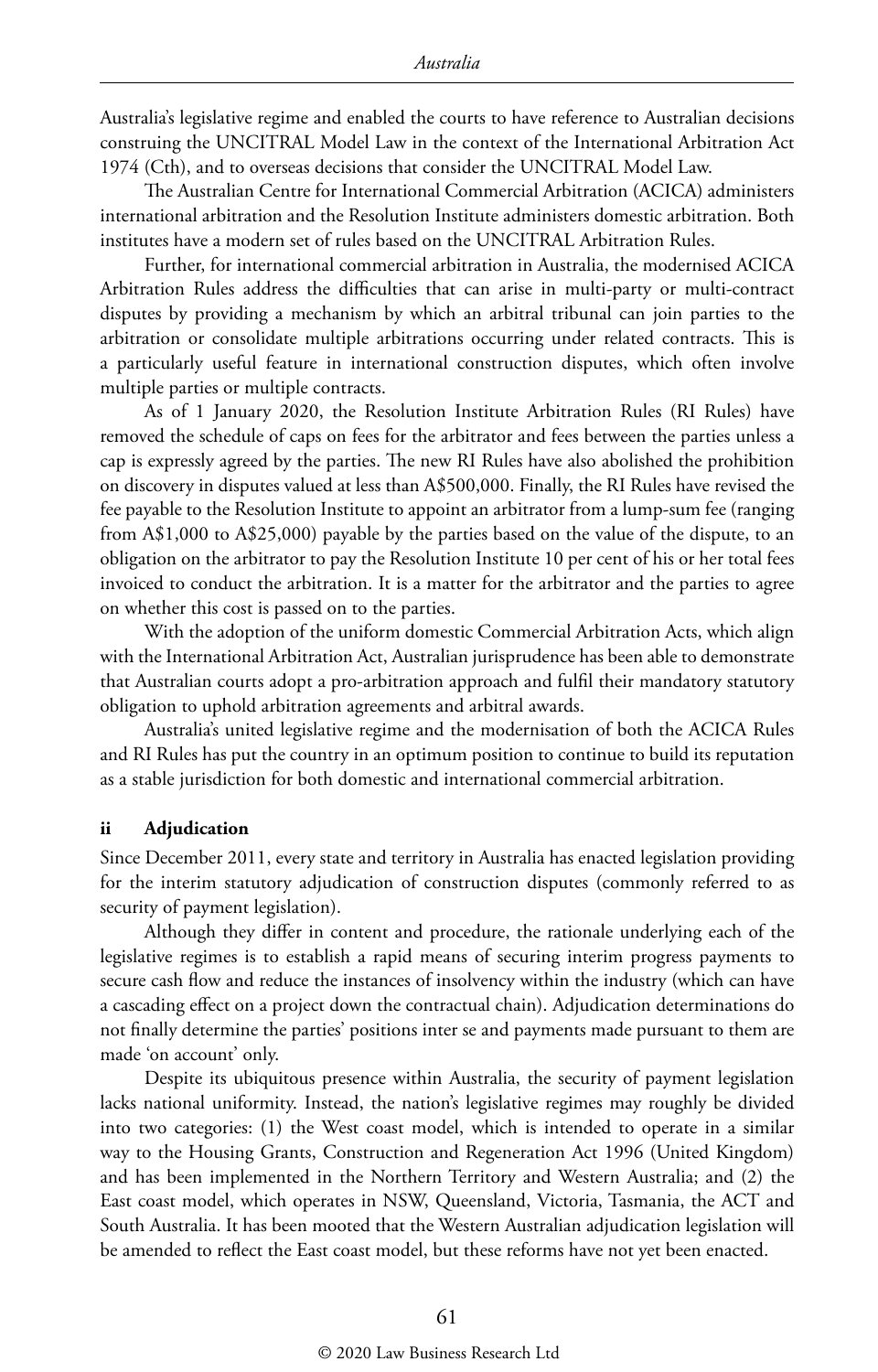#### **iii Litigation**

Litigation is acknowledged to be a costly and often protracted process. These characteristics are only compounded when courts are called upon to determine construction disputes, with all their attendant complexities. For this reason, and given the availability of comparatively efficient, confidential and less expensive alternative dispute resolution procedures, litigation remains an option of last resort by the parties to construction disputes.

While Australia does not have specialist courts whose sole function is to hear and determine construction disputes, certain jurisdictions (such as NSW and Victoria) have specialist case lists to facilitate the management and hearing of construction litigation. Judges with expertise in construction litigation are appointed to preside over these lists.

In recent years, legislation has been enacted to improve the case-flow management of matters that are before the courts.

#### **XII OUTLOOK AND CONCLUSIONS**

Australia remains an attractive jurisdiction for both domestic and foreign investment, largely because of its mining and resources projects, as well as projects involving the construction of significant public infrastructure.

The key constraints affecting Australian projects remain the availability of a suitable workforce to undertake the projects and the volatility of commodity prices underpinning project valuations. The ability of international companies to introduce their highly skilled workforce to Australian projects and reduce project operating costs will be critical to the completion of these projects within budget and on time.

It is expected that the ongoing investment of Chinese and Indian companies in major Australian projects will continue to fuel the expansion of construction activities. Major infrastructure spending is under way and increases are forecast. Although the resources sector remains a dominant component of the Australian economy, other sectors, such as agriculture, tourism and social infrastructure, are rising to prominence.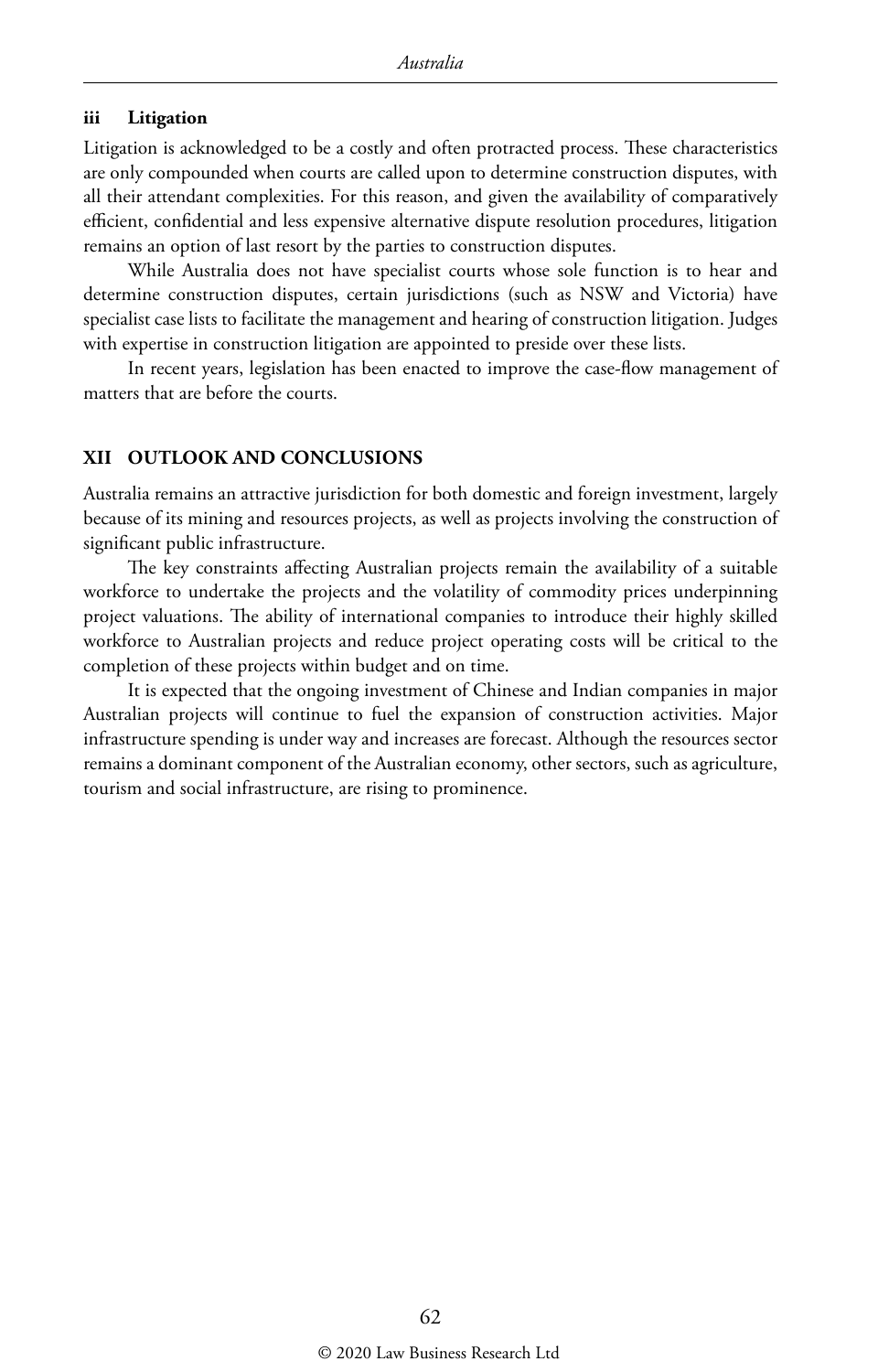## ABOUT THE AUTHORS

#### **MATT BRADBURY**

#### *McCullough Robertson*

Matt Bradbury is a partner in McCullough Robertson's projects group. He is an infrastructure, construction and engineering lawyer who has advised on civil, building, mechanical, renewable energy resources and structural projects in each state and territorial jurisdiction of Australia and throughout South East Asia. Mr Bradbury advises on all aspects of construction, infrastructure and major engineering projects, working side by side with his clients and their external consultants to successfully deliver their projects. He advises clients on risk mitigation and administration of contracts so as to avoid disputes. He also currently acts on behalf of state and local governments, government-owned corporations, owners, contractors and consultants and advises a number of professional bodies and industry associations. He is currently advising a number of major contractors with respect to the various LNG and resources projects that are being completed in Queensland, the Northern Territory and Western Australia. Mr Bradbury has practised in both Australia and the United Kingdom and was recently successful before the High Court with respect to the review of an Adjudicator's determination.

#### **EVAN ECONOMO**

#### *McCullough Robertson*

Evan Economo is a construction and infrastructure lawyer with more than 18 years' experience gained through a combination of in-house and private practice roles. Evan has an in-depth understanding of the issues faced by stakeholders and participants in the construction, infrastructure and resources sectors. He understands the operational and commercial drivers than underpin complex projects. By combining this understanding with legal technical excellence, Evan is well placed to partner with clients to meet their legal and commercial needs across the entire project lifecycle, from transactions through to project delivery and disputes.

His particular area of speciality is in project delivery. Evan has years of experience at the coalface of complex projects (across build and operation phases) and assists contractors, service providers and principals to navigate complex and intersecting contractual, legal, technical, operational and commercial issues, helping to achieve successful project outcomes.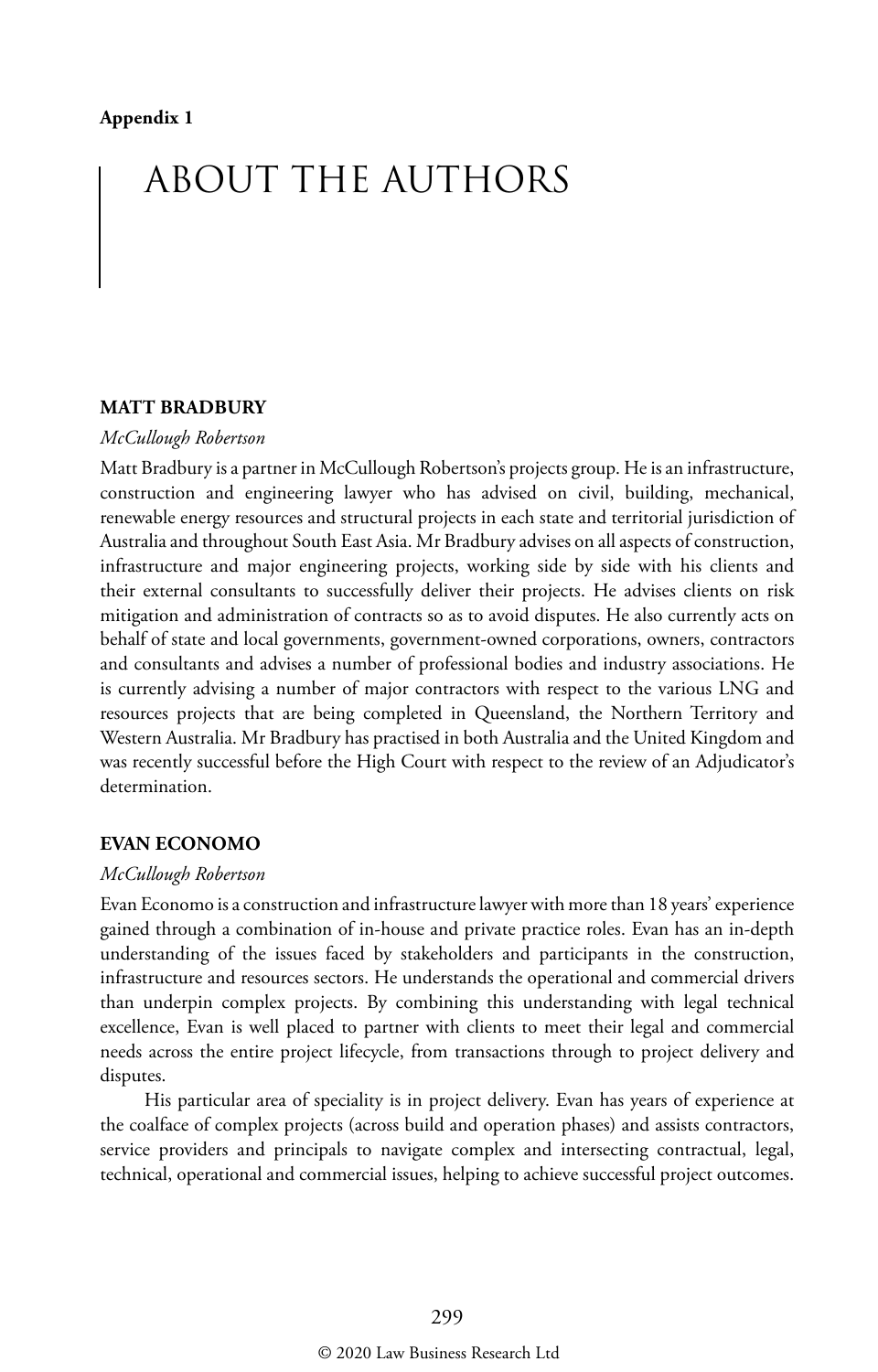#### **DAVID GILHAM**

#### *McCullough Robertson*

David Gilham is a partner in McCullough Robertson's finance group. He acts for financiers and corporate borrowers on a broad range of debt financing transactions, including real estate investment and development financings, leveraged and acquisition financings, project financings and general corporate financings. He has significant experience in advising foreign financiers and corporates on their participation in Australian projects.

#### **WEI LIM**

#### *McCullough Robertson*

Wei Lim acts for major banks and borrowers in lending transactions across various sectors, including apartment construction, land subdivision, healthcare, general corporate, agribusiness, industrials and resources. His experience spans more than 10 years of private practice in Australia, the United Kingdom and Hong Kong, and almost five years in-house at a major Australian bank.

Wei has a strong background in corporate and institutional property financing, and in debt capital market and project finance transactions.

#### **STRATI PANTGES**

#### *McCullough Robertson*

Strati Pantges is a senior projects lawyer with over 14 years' experience in Australia, the United Kingdom and Russia working in top-tier and Magic Circle law firms. He specialises in the structuring, development and operation of large-scale projects in the energy and renewables, resources and infrastructure sectors, including advising on all regulatory and non-regulatory issues and negotiating project documentation. Strati has acted for all levels of governments as well as private sector sponsors, financiers and contractors on landmark projects both within Australia and internationally.

#### **ANDREW BUKOWSKI**

#### *McCullough Robertson*

As a commercial and corporate lawyer who has worked in-house for a major mining company, Andrew Bukowski specialises in business transactions, sales and acquisitions and joint ventures in the resources and energy sectors. He has acted for a range of clients from listed and large private companies involved in exploration and operational projects in coal, gas, minerals and metals through to junior explorers and service providers. His work has covered multiple jurisdictions, including Australia, North America, Myanmar, Mongolia, Russia and Indonesia.

Andrew has first-hand experience in the development, sale and acquisition of renewable energy projects in Australia, including engagement with government agencies and authorities, local landowners and foreign developers and investors.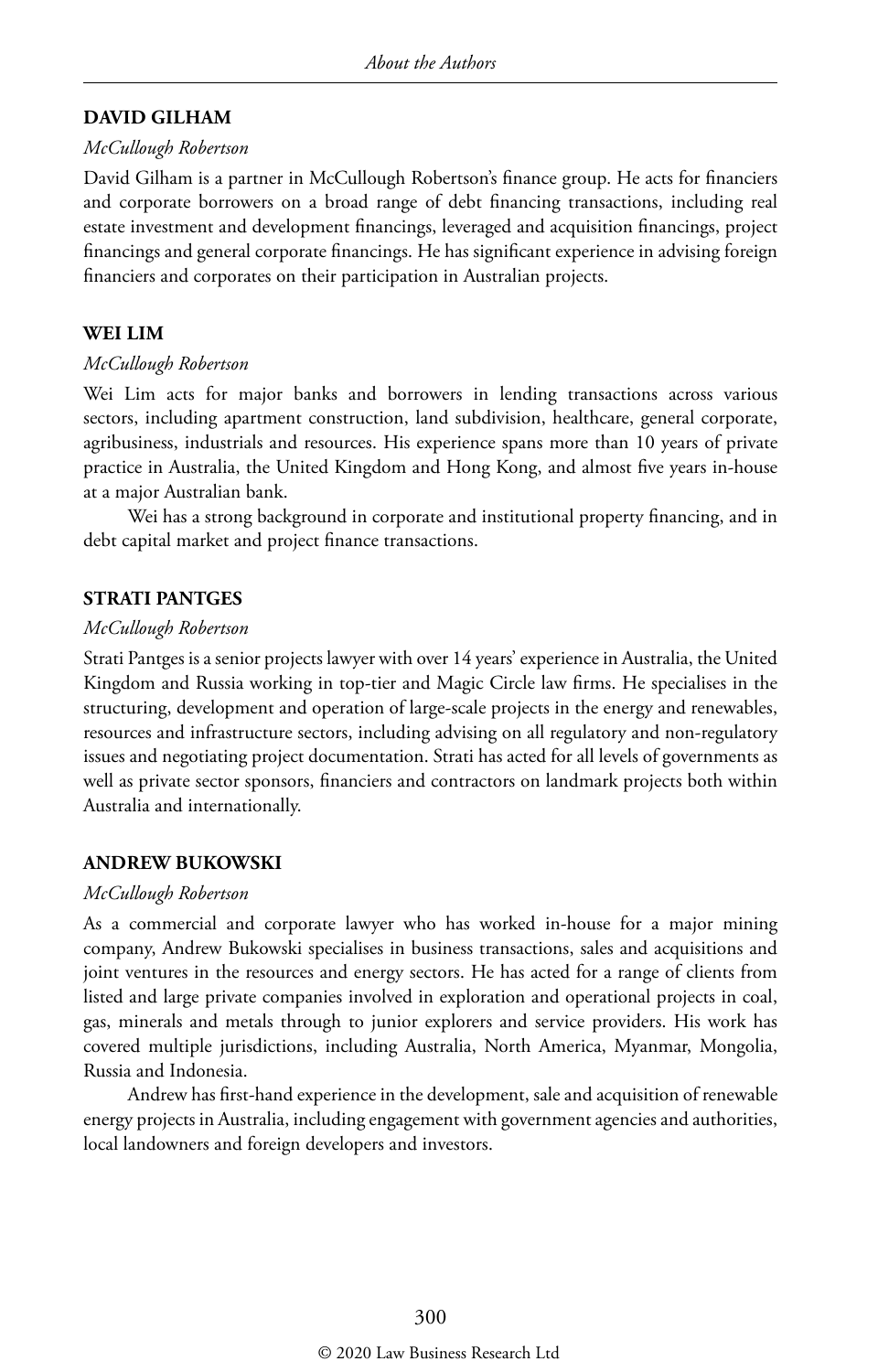#### **XAVIER MILNE**

#### *McCullough Robertson*

Xavier Milne is a lawyer in McCullough Robertson's construction and infrastructure group. He acts for employers, owners, principals, contractors, subcontractors, state and local governments in the infrastructure, construction and transport industries. Xavier works closely with clients to guide them through dispute resolution processes to resolve construction related claims. He has experience dealing with a wide range of issues on construction projects including issues related with variation, delay and disruption, latent condition, extension of time and defective work claims.

#### **MCCULLOUGH ROBERTSON**

Level 32, MLC Centre 19 Martin Place Sydney NSW 2000 Australia Tel: +61 2 8241 5600 Fax: +61 2 8241 5699 mbradbury@mccullough.com.au eeconomo@mccullough.com.au dgilham@mccullough.com.au wlim@mccullough.com.au spantges@mccullough.com.au abukowski@mccullough.com.au xmilne@mccullough.com.au www.mccullough.com.au